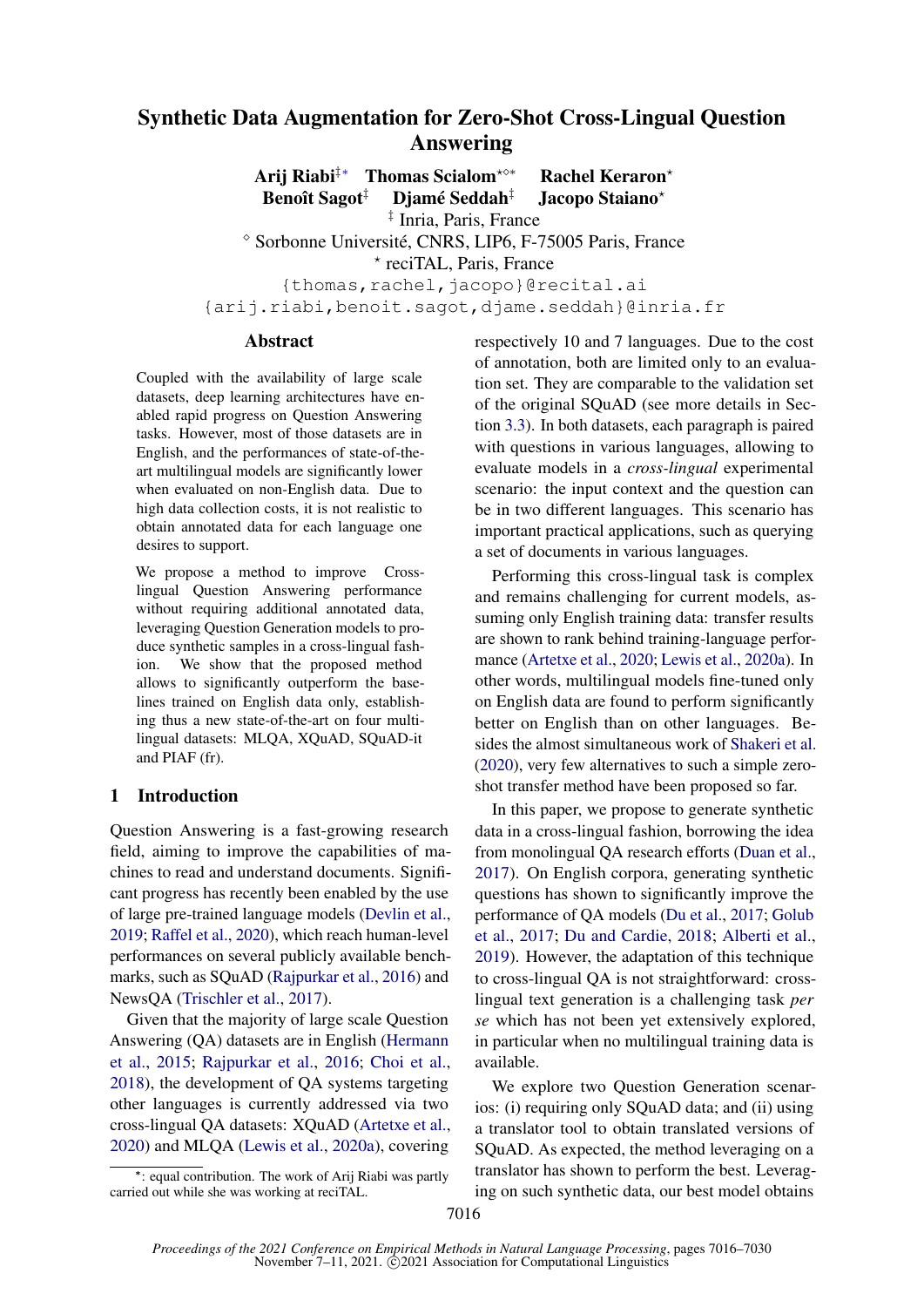significant improvements on XQuAD and MLQA over the state-of-the-art for both Exact Match and F1 scores. In addition, we evaluate the QA models on languages not seen during training (even for the synthetic data) – using SQuAD-it (for Italian), PIAF (for French), and KorQUaD (for Korean) – reporting a new state-of-the-art for Italian and French, and observing significant improvements on Korean compared to zero-shot without augmentation. This indicates that the proposed method allows to capture better multilingual representations beyond the training languages. Our method paves the way toward multilingual QA domain adaptation, especially for under-resourced languages.

Our contributions can be summarized as follows:

- We present a data augmentation approach for Cross-Lingual Question Answering based on synthetic Question Generation;
- We report extensive experiments showing significant improvements on two multilingual evaluation datasets (XQuAD and MLQA);
- We additionally evaluate the proposed methodology on languages unseen during training, thus showing the potential benefits for QA on low-resource languages.

## 2 Related Work

Question Answering (QA) QA is the task for which given a context and a question, a model has to find the answer. The interest for Question Answering goes back a long way: in a 1965 survey, [Simmons](#page-10-4) [\(1965\)](#page-10-4) reported fifteen implemented English language question-answering systems. More recently, with the rise of large scale datasets [\(Her](#page-9-0)[mann et al.,](#page-9-0) [2015\)](#page-9-0), and large pre-trained models [\(Devlin et al.,](#page-8-0) [2019\)](#page-8-0), the performance drastically increased, approaching human-level performance on standard benchmarks – see for instance the SQuAD leader board.<sup>[1](#page-1-0)</sup> More challenging evaluation benchmarks have recently been proposed: [Dua et al.](#page-8-7) [\(2019\)](#page-8-7) released the DROP dataset, for which the annotators were encouraged to provide adversarial questions; [Burchell et al.](#page-8-8) [\(2020\)](#page-8-8) released the MSQ dataset, consisting of multi-sentence questions.

However, all these works are focused on English. Another popular research direction focuses on the development of multilingual QA models. For this purpose, the first step has been to provide the community with multilingual evaluation sets: [Artetxe](#page-8-2)

[et al.](#page-8-2) [\(2020\)](#page-8-2) and [Lewis et al.](#page-9-1) [\(2020a\)](#page-9-1) concurrently proposed two different evaluation sets which are comparable to the SQuAD development set. Both reach the same conclusion: due to the lack of non-English training data, models do not achieve the same performance in Non-English languages than they do in English. To the best of our knowledge, no method has been proposed to fill this gap.

Question Generation (QG) QG can be seen as the dual task of QA: the input is composed of the *answer* and the *paragraph* containing it, and the model is trained to generate the *question*. Proposed by [Rus et al.](#page-10-5) [\(2010\)](#page-10-5), it has leveraged on the development of new QA datasets [\(Zhou et al.,](#page-10-6) [2017;](#page-10-6) [Scialom et al.,](#page-10-7) [2019\)](#page-10-7). Similar to QA, significant performance improvements have been obtained using pre-trained language models [\(Dong](#page-8-9) [et al.,](#page-8-9) [2019\)](#page-8-9). Still, due to the lack of multilingual datasets, most previous works have been limited to monolingual text generation. We note the exceptions of [Kumar et al.](#page-9-3) [\(2019\)](#page-9-3) and [Chi et al.](#page-8-10) [\(2020\)](#page-8-10), who resorted to multilingual pre-training before fine-tuning on monolingual downstream NLG tasks. However, the quality of the generated questions is still found inferior to the corresponding English ones.

Question Generation for Question Answering Data augmentation via synthetic data generation is a well-known technique to improve models' accuracy and generalisation. It has found successful application in several areas, such as time series analysis [\(Forestier et al.,](#page-9-4) [2017\)](#page-9-4) and computer vision [\(Buslaev et al.,](#page-8-11) [2020\)](#page-8-11). In the context of QA, generating synthetic questions to complete a dataset has shown to improve QA performances [\(Duan et al.,](#page-8-3) [2017;](#page-8-3) [Alberti et al.,](#page-8-6) [2019\)](#page-8-6). So far, all these works have focused on English QA given the difficulty to generate questions in other languages without available data. This lack of data, and the difficulty to obtain some, constitutes the main motivation of our work and justifies exploring cost-effective approaches such as data augmentation via the generation of questions.

In a very recent work, almost simultaneous to our previously submitted version, [Shakeri et al.](#page-10-3) [\(2020\)](#page-10-3) address multilingual QA with a similar approach. However, we argue that their experimental protocol does not allow to totally answer the research question. We detail the differences in our discussion, Section [5.3.](#page-5-0)

<span id="page-1-0"></span><sup>1</sup>[https://rajpurkar.github.io/](#page-8-2) [SQuAD-explorer/](#page-8-2)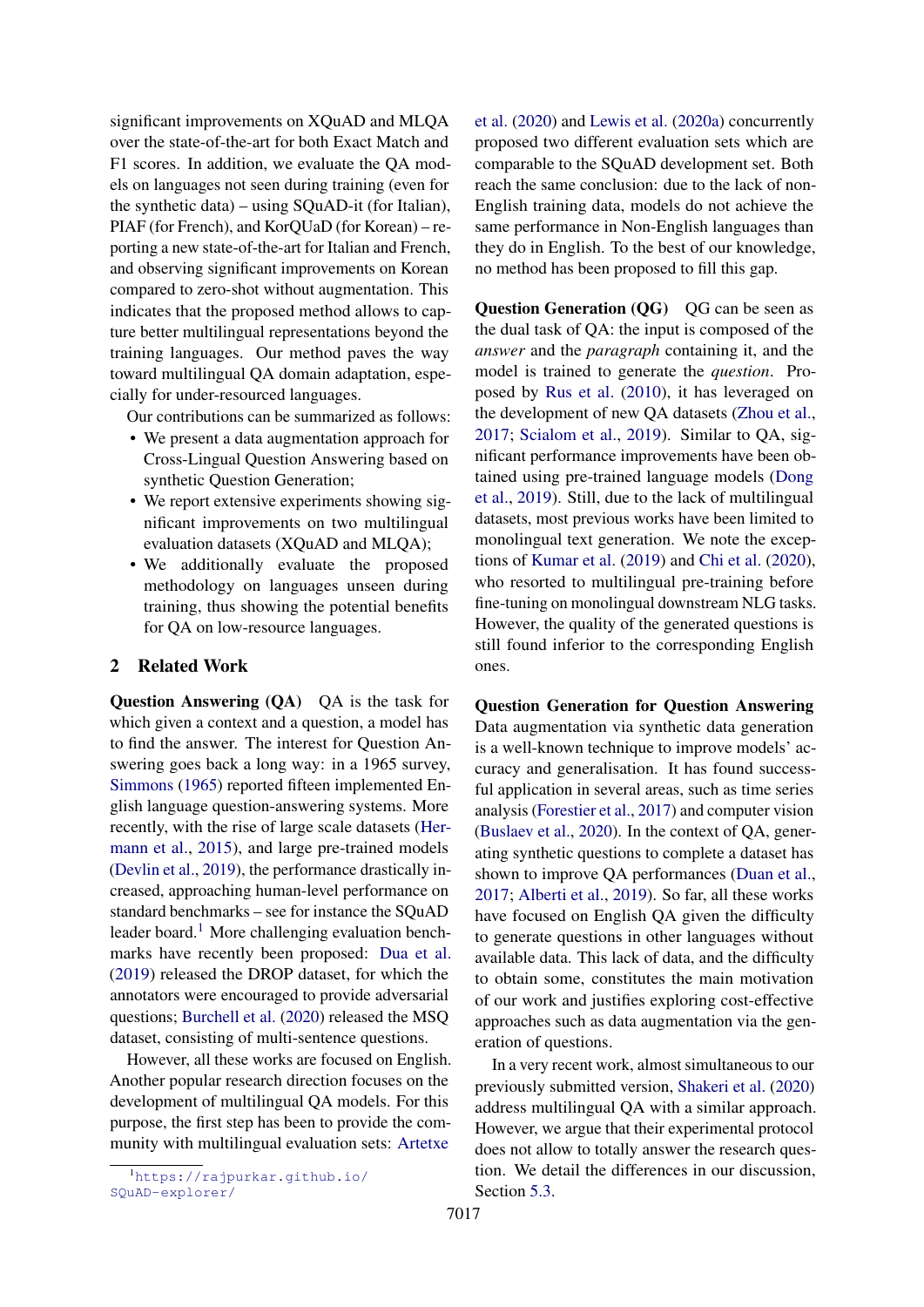## 3 Data

## 3.1 English Training Data

 $\textbf{SQuAD}_{en}$  The original SQuAD [\(Rajpurkar et al.,](#page-10-1) [2016\)](#page-10-1), which we refer as  $\text{SQuAD}_{en}$  for clarity in this paper. It is one of the first, and among the most popular, large scale QA datasets. It contains about 100K question/paragraph/answer triplets in English, annotated via Mechanical Turk.[2](#page-2-1)

QG datasets Any QA dataset can be reversed into a QG dataset, by switching the generation targets from the answers to the questions. In this paper, we use the *qg* subscript to specify when the dataset is used for QG (e.g.  $SQuAD_{en;qq}$  indicates the English SQuAD data in QG format).

### 3.2 Synthetic Training Sets

 $\text{SQuAD}_{trans}$  is a machine translated version of the SQuAD train set in the seven languages of MLQA, released by the authors together with their paper.

WikiScrap We collected 500 Wikipedia articles for all the languages present in MLQA. They are not paired with any question or answer. We use them as contexts to generate synthetic multilingual questions, as detailed in Section [4.2.](#page-3-0) Following the  $\text{SQuAD}_{en}$  protocol, we used project Nayuki's code<sup>[3](#page-2-2)</sup> to parse the top 10K Wikipedia pages according to the PageRank algorithm [\(Page et al.,](#page-10-8) [1999\)](#page-10-8). We then filtered out paragraphs with character length outside of a [500, 1500] interval. Articles with less than 5 paragraphs are discarded, since they tend to be less developed, in a lower quality or being only redirection pages. Out of the filtered articles, we randomly selected 500 per language.

## <span id="page-2-0"></span>3.3 Multilingual Evaluation Sets

XQuAD [\(Artetxe et al.,](#page-8-2) [2020\)](#page-8-2) is a human translation of the  $\text{SQuAD}_{en}$  development set in 10 languages (Arabic, Chinese, German, Greek, Hindi, Russian, Spanish, Thai, Turkish, and Vietnamese), providing 1k QA pairs for each language.

MLQA [\(Lewis et al.,](#page-9-1) [2020a\)](#page-9-1) is an evaluation dataset in 7 languages (English, Arabic, Chinese,

<span id="page-2-2"></span> ${}^{3}$ [https://www.nayuki.io/page/](https://www.nayuki.io/page/computing-wikipedias-internal-pageranks) [computing-wikipedias-internal-pageranks](https://www.nayuki.io/page/computing-wikipedias-internal-pageranks) German, Hindi, and Spanish). The dataset is built from aligned Wikipedia sentences across at least two languages (full alignment between all languages being impossible), with the goal of providing natural rather than translated paragraphs. The QA pairs are manually annotated on the English sentences and then human translated on the aligned sentences. The dataset contains about 46k aligned QA pairs in total.

Language-specific benchmarks In addition to the two aforementioned multilingual evaluation corpora, we benchmark our models on three languagespecific datasets for French, Italian and Korean, as detailed below. We choose these datasets since none of these languages are present in XQuAD or MLQA. Hence, they allow us to evaluate our models in a scenario where the target language is not available during training, even for the synthetic questions.

PIAF [Keraron et al.](#page-9-5) [\(2020\)](#page-9-5) provided an evaluation set in French following the SQuAD protocol, containing 3835 examples.

KorQuAD 1.0 the Korean Question Answering Dataset [\(Lim et al.,](#page-9-6) [2019\)](#page-9-6), a Korean dataset also built following the SQuAD protocol.

**SQuAD-it** Derived from  $SQLAD_{en}$ , it was obtained via semi-automatic translation to Italian [\(Croce et al.,](#page-8-12) [2018\)](#page-8-12).

## 4 Models

Recent works [\(Raffel et al.,](#page-10-0) [2020;](#page-10-0) [Lewis et al.,](#page-9-7) [2019\)](#page-9-7) have shown that classification tasks can be framed as a text-to-text problem, achieving stateof-the-art results on established benchmarks, such as GLUE [\(Wang et al.,](#page-10-9) [2018\)](#page-10-9). Accordingly, we employ the same architecture for both Question Answering and Generation tasks. This also allows fairer comparisons for our purposes, by removing differences between QA and QG architectures and their potential impact on the results obtained. In particular, we use a distilled version of XLM-R [\(Conneau et al.,](#page-8-13) [2020\)](#page-8-13): MiniLM-M [\(Wang et al.,](#page-10-10) [2020\)](#page-10-10) (see Section [4.3](#page-3-1) for further details).

### 4.1 Baselines

QANo-synth Following previous works, we finetuned the multilingual models on  $\text{SQuAD}_{en}$ , and consider them as our baselines.

<span id="page-2-1"></span> $2$ Two versions of SOuAD have been released: v1.1, used in this work, and v2.0. The latter contains "unanswerable questions" in addition to those from v1.1. We use the former, since the multilingual evaluation datasets, MLQA and XQUAD, do not include unanswerable questions.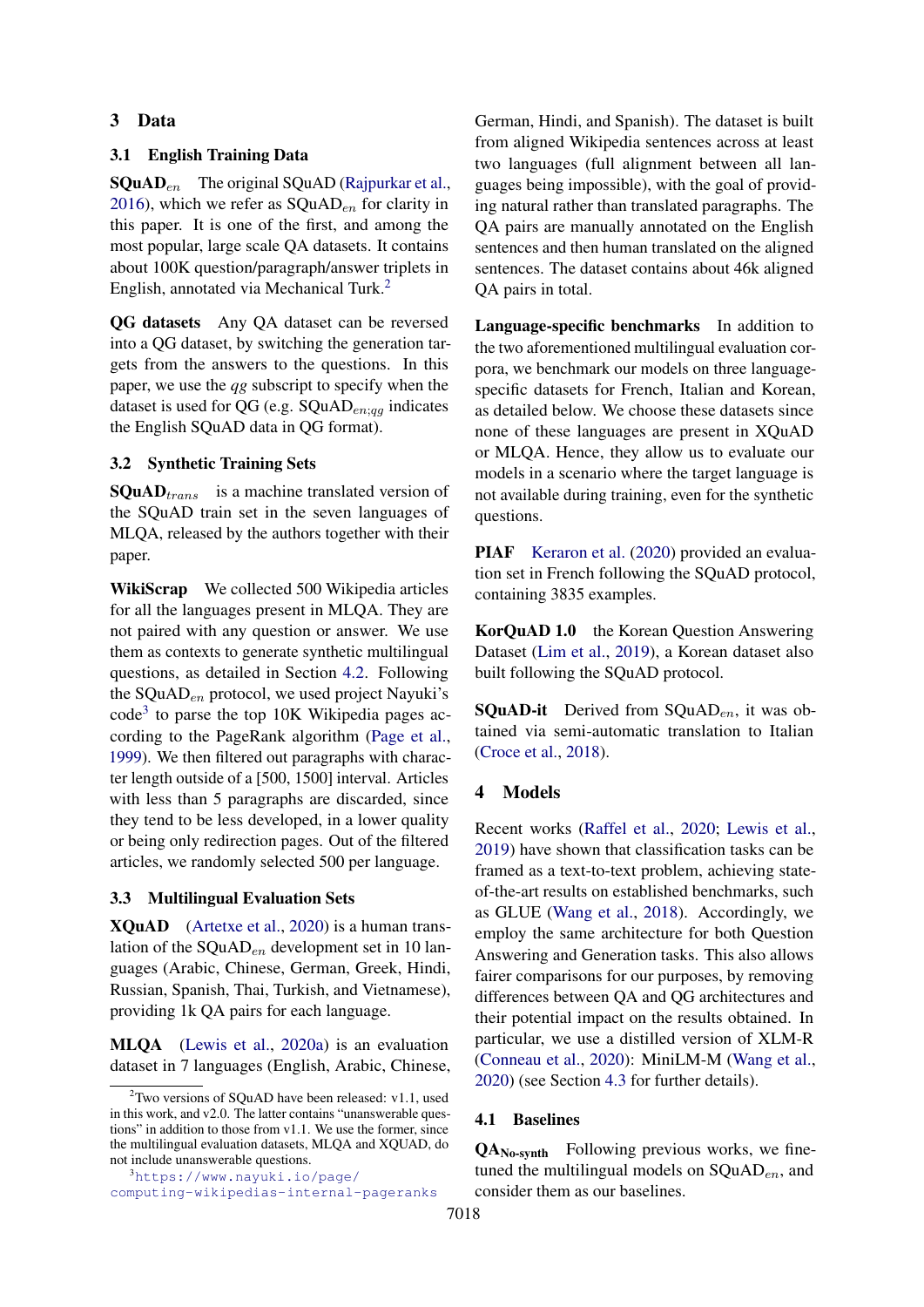English as Pivot Leveraging on translation models, we consider a second baseline method, which uses English as a pivot. First, both the question in language  $L_q$  and the paragraph in language  $L_p$  are translated into English. We then invoke the baseline model described above, QANo-synth, to predict the answer. Finally, the predicted answer is translated back into the target language  $L_p$ . We used the google translate API.[4](#page-3-2)

 $QA_{+SQuAD-trans}$  the translated data  $SQuAD_{trans}$ are used as additional training data to SQuADen, to train the QA model.

## <span id="page-3-0"></span>4.2 Question Generation Data Augmentation

In this work we consider data augmentation via generating synthetic questions, to improve the QA performance. Different training schemes for the question generator are possible, resulting in different quality of the synthetic data. Before this work, its impact on the final QA system remained unexplored in a multilingual context.

For all the following experiments, only the synthetic data changes. Given a specific set of synthetic data, we always follow the same two-stages protocol, similar to [Alberti et al.](#page-8-6) [\(2019\)](#page-8-6): we first train the QA model on the synthetic QA data, then on  $\text{SQuAD}_{en}$ . We also tried to train the QA model in one stage, with all the synthetic and human data shuffled together, but observed no improvements over the baseline.

We explored two different synthetic generation modes:

**Synth** the QG model is trained on  $\text{SQuAD}_{en,qq}$ (i.e., English data only) and the synthetic data are generated on WikiScrap. Under this setup, the only annotated samples this model has access to are those from SQuAD-en.

Synth+trans the QG model is trained on SQuAD $_{trans,qg}$  in addition to SQuAD $_{en,qg}$ . The questions can thus be in a different languages than the context. Hence, the model needs an indication about the language it is expected to generate the question in. To control the target language, we use a specific prompt per language, defining a special token <LANG>, which corresponds to the desired target language  $Y$ . Thus, the input is structured as <LANG> <SEP> Answer <SEP> Context, where <LANG> indicates to the model in what language the question should be generated, and <SEP> is a special token acting as a separator. These attributes offer flexibility on the target language. Similar techniques are used in the literature to control the style of the output [\(Keskar et al.,](#page-9-8) [2019;](#page-9-8) [Scialom et al.,](#page-10-11) [2020;](#page-10-11) [Chi et al.,](#page-8-10) [2020\)](#page-8-10).

### <span id="page-3-1"></span>4.3 Implementation details

For all our experiments we use Multilingual MiniLM v1 (MiniLM-m) [\(Wang et al.,](#page-10-10) [2020\)](#page-10-10), a 12-layer with 384 hidden size architecture distilled from XLM-R Base multilingual [\(Conneau et al.,](#page-8-13) [2020\)](#page-8-13). With only 66M parameters, it is an order of magnitude smaller than state-of-the-art architectures such as BERT-large or XLM-large. We used the official Microsoft implementation.<sup>[5](#page-3-3)</sup> For all the experiments –both QG and QA– we trained the model for 5 epochs, using the default hyperparameters. We used a single nVidia gtx2080ti with 11G RAM, and the training times amount to circa 4 and 2 hours for Question Generation and for Question Answering, respectively. To evaluate our models, we used the official MLQA evaluation scripts.<sup>[6](#page-3-4)</sup> For reproducibility purposes, we make the code available.[7](#page-3-5)

## 5 Results

### 5.1 Question Generation

We report examples of generated questions in Table [1.](#page-4-0)

Controlling the Target Language In the context of multilingual text generation, controlling the target language is not trivial.

When a QA model is trained only on English data, at inference, given a non-English paragraph, it predicts the answer in the input language, as one would expect, since it is an extractive process. Ideally, we would like to observe the same behavior for a Question Generation model trained only on English data (such as  $Synth$ ), leveraging on the multilingual pre-training. Conversely to QA, QG is a language generation task. *Multilingual* generation is much more challenging, as the model's decoding ability plays a major role. When a QG model is fine-tuned only on English data (i.e SQuAD-en), its controllability of the target language suffers from catastrophic forgetting: the input language does not

<span id="page-3-3"></span><sup>5</sup> Publicly available at [https://github.com/](https://github.com/microsoft/unilm/tree/master/minilm) [microsoft/unilm/tree/master/minilm](https://github.com/microsoft/unilm/tree/master/minilm).

<span id="page-3-4"></span><sup>6</sup>[https://github.com/facebookresearch/](https://github.com/facebookresearch/MLQA/blob/master/mlqa_evaluation_v1.py) [MLQA/blob/master/mlqa\\_evaluation\\_v1.py](https://github.com/facebookresearch/MLQA/blob/master/mlqa_evaluation_v1.py)

<span id="page-3-5"></span><sup>7</sup><https://anonymous.4open.science>

<span id="page-3-2"></span><sup>4</sup><https://translate.google.com>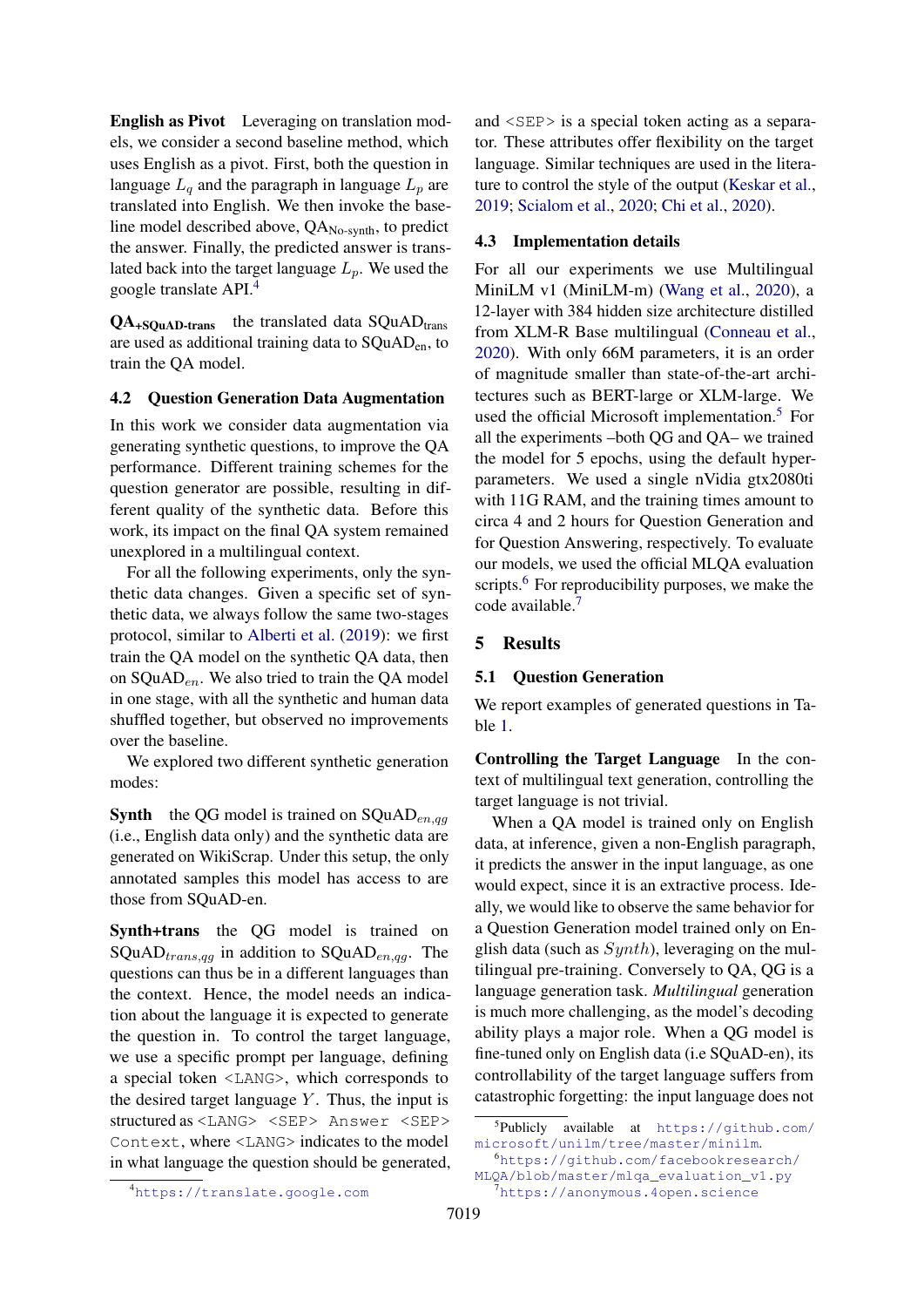<span id="page-4-0"></span>Paragraph (EN) Peyton Manning became the first quarterback ever to lead two different teams to multiple Super Bowls. He is also the oldest quarterback ever to play in a Super Bowl at age 39. The past record was held by John Elway, who led the Broncos to victory in Super Bowl XXXIII at age 38 and is currently Denver's Executive Vice President of Football Operations and General Manager.

Answer Broncos

QGsynth What team did John Elway lead to victory at age 38?

QGsynth+trans (target language = en) What team did John Elway lead to win in the Super Bowl?

Paragraph (ES) Peyton Manning se convirtió en el primer mariscal de campo de la historia en llevar a dos equipos diferentes a participar en múltiples Super Bowls. Ademas, es con 39 años, el mariscal de campo más longevo de la historia en jugar ese partido. El récord anterior estaba en manos de John Elway —mánager general y actual vicepresidente ejecutivo para operaciones futbolísticas de Denver— que condujo a los Broncos a la victoria en la Super Bowl XXXIII a los 38 años de edad.

Answer Broncos

QGsynth Where did Peyton Manning condujo?

QGsynth+trans (target language = es) Qué equipo ganó el récord anterior? (*Which team won the previous record?*) QGsynth+trans (target language = en) What team did Menning win in the Super Bowl?

| Paragraph (ZH)培顿·曼宁成为史上首位带领两支不同球队多次进入超级碗的四分卫。他也以39岁高龄参加超                                          |
|---------------------------------------------------------------------------------------------------|
| 级碗而成为史上年龄最大的四分卫。过去的记录是由约翰·埃尔维保持的, 他在38岁时带领野马队赢得第33届                                               |
| 超级碗,目前担任丹佛的橄榄球运营执行副总裁兼总经理。                                                                        |
| Answer 野马队                                                                                        |
| $QGsynth$ What is the name for the name that the name is used?                                    |
| QG <sub>synth+trans</sub> (target language = zh) 约翰·埃尔维在13岁时带领哪支球队赢得第33届超级碗? (Which team did John |
| Elvey lead to win the 33rd Super Bowl at the age of 13?)                                          |
| $QGsynth+trans$ (target language = en) What team won the 33th Super Bowl?                         |
|                                                                                                   |

Table 1: Example of questions generated by the different models on an XQuAD's paragraph in different languages. For QG<sub>synth+trans</sub>, we report the outputs given two target languages, the one of the context and English.

propagate to the generated text. While still relevant to the context, the synthetic questions are generated in English: for instance, in Table [1](#page-4-0) we observe that the QGsynth model outputs English questions for the paragraphs in Chinese and Spanish. The same phenomenon was reported by [Chi et al.](#page-8-10) [\(2020\)](#page-8-10).

Cross-Lingual Training To overcome the aforementioned limitation on target language controllability (i.e. to enable the generation in other languages than English), multilingual data is needed. We can leverage on the translated versions of the dataset to add the required non-English examples. As detailed in Section [4.2,](#page-3-0) we simply use a specific prompt that corresponds to the target language (with  $N$  different prompts corresponding to the  $N$ languages present in the dataset). In Table [1,](#page-4-0) we show how  $QG<sub>synth+trans</sub>$  can generate questions in the same language as the input. These synthetic questions seem much more relevant, coherent and fluent, if compared to those produced by  $QG<sub>synth</sub>$ : for the Spanish paragraph, the question is well formed and focused on the input answer; for Chi-nese (see bottom row of Table [1](#page-4-0) for  $QG<sub>synth+trans</sub>$ ) is perfectly written.

In Table [2](#page-4-1) we report the BLEU4 scores for QGsynth+trans grouped by the language of the question. As expected, the score is maximized on the

<span id="page-4-1"></span>

| q/c | en   | es. | de  | ar  | hi  | V1   | zh   |
|-----|------|-----|-----|-----|-----|------|------|
| en  | 14.5 | 8.9 | 7.2 | 5.9 | 6.5 | 8.4  | 6.0  |
| es  | 9.0  | 10. | 6.6 | 4.2 | 5.9 | 6.3  | 4.6  |
| de  | 6.2  | 4.8 | 6.3 | 3.1 | 3.7 | 5.0  | 3.2  |
| ar  | 2.8  | 2.2 | 2.4 | 3.3 | 2.0 | 2.3  | 2.1  |
| hi  | 7.9  | 6.7 | 6.6 | 5.8 | 8.3 | 6.6  | 5.2  |
| vi  | 9.1  | 7.3 | 7.2 | 6.0 | 6.5 | 12.3 | 6.1  |
| zh  | 9.2. | 8.0 | 7.8 | 6.1 | 7.2 | 8.0  | 15.0 |

Table 2: BLEU-4 scores on MLQA test for QGsynth+trans. Columns show context language, rows show question language.

diagonal (same languages for the context and the question). Still, most of these scores are lower on non-English languages. It is interesting to note BLEU4 correlates with the QA scores: 0.51 Pearson coefficient. The reasons are two folds: 1) QA and QG share the same Language Model, which might struggle for the same languages; 2) the better the QG, the better the synthetic data, therefore the better the QA performs. We discuss further in Section [5.3](#page-5-0) how this impacts the QA performance.

In addition to BLEU, we also report the QA F1 scores for different QA models when applied on the generated questions in the supplementary material. Yet, we warn the reader that these results should be taken with caution: evaluating NLG is known to be an open research problem; BLEU is known to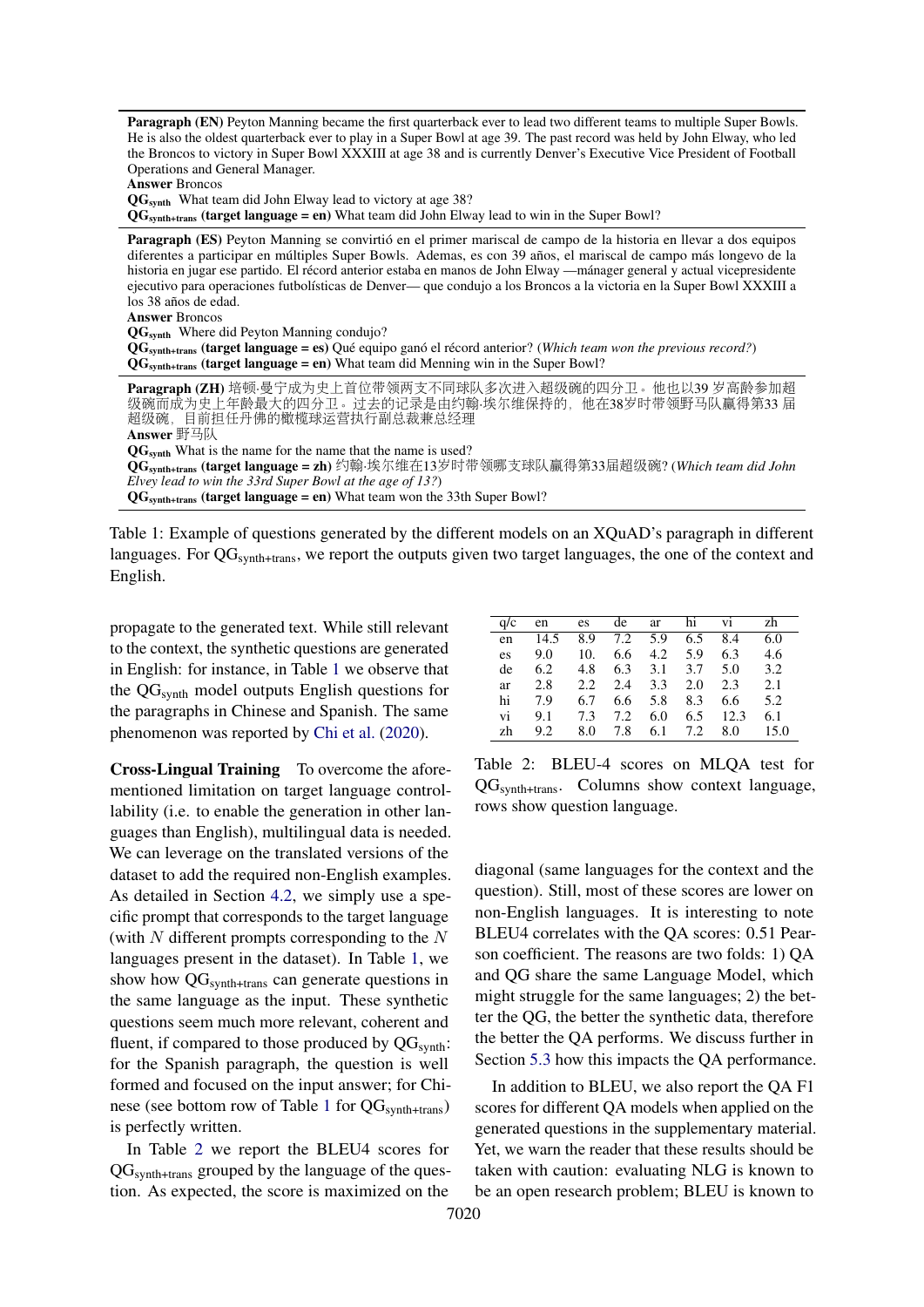suffer from important limitations [\(Novikova et al.,](#page-10-12) [2017\)](#page-10-12), which might be accentuated in a multilingual context [\(Lee et al.,](#page-9-9) [2020\)](#page-9-9). For this reason, we conducted a manual qualitative analysis on a small number of samples. Note that the annotators need to have a professional level in the language of the generated question to evaluate its fluency, and to be bilingual, when evaluating its relevance w.r.t. input context in our cross language scenario. This is a significant challenge to conduct a large scale evaluation.

So far, our results (see at the end of Supplementary Material) for Arabic and German show an overall good quality in the questions: only one question for Arabic was genuinely missing the point while for German there were 2 lexical questionable choices that invalidate the question (out of 10 samples for both languages so far). This indicates that Arabic questions could actually be better than what their low BLEU score shows. Arabic has a very different morphological structure that could explain such low BLEU [\(Bouamor et al.,](#page-8-14) [2014\)](#page-8-14). This emphasizes the limitation of the current automatic metrics in a multilingual context.

## 5.2 Question Answering

We report the main results of our experiments on XQuAD and MLQA in Table [3.](#page-6-0) The scores correspond to the average over all the different possible combination of languages (*de-de*, *de-ar*, etc.).

English as Pivot Using English as a pivot does not lead to good results. This may be due to the evaluation metrics, which are based on  $n$ -grams similarity. For extractive QA, F1 and EM metrics measure the overlap between the predicted answer and the ground truth. Therefore, meaningful answers worded differently are penalized, a situation that is likely to occur because of the backtranslation mechanism. This makes automatic evaluation challenging for this setup, as metrics suffer from similar difficulties as those observed for text generation [\(Sulem et al.,](#page-10-13) [2018\)](#page-10-13). As an additional downside, this model requires multiple translations *at inference time*. For these reasons, we decided not to explore this approach further.

Synthetic without translation (+synth) Compared to the MiniLM baseline, we observe a small performance increase for MiniLM+synth (Exact Match increases from 29.5 to 33.1 on XQuAD and from 26.0 to 27.5 on MLQA).

During the self-supervised pre-training stage, the model was exposed to multilingual inputs. Yet, for a given input, the target language was always consistent, preventing the model to be exposed to such a cross-lingual scenario. The synthetic inputs are composed of questions in English (see examples in Table [1\)](#page-4-0) while the contexts can be in any languages. Therefore, the QA model is exposed for the first time to a cross-lingual scenario. We hypothesise that such a cross-lingual ability is not innate for a default multilingual model: exposing a model to this scenario allows to develop this ability and contributes to improve its performance.

Synthetic with translation (+synth-trans) : For Mini $LM_{+synth-trans}$ , we obtain a much larger improvement over its baselines, MiniLM, compared to MiniLM+synth, on both MLQA and XQuAD. Also, it outperforms MiniLM+SQuADtrans, indicating the benefit of our proposed approach. This supports the intuition developed in the previous paragraph: independently of the multilingual capacity of the model, a cross-lingual ability is developed when the two inputs components are not exclusively written in the same language. In Section [5.3,](#page-5-0) we discuss this phenomenon more in depth.

## <span id="page-5-0"></span>5.3 Discussion

Cross Lingual Generalisation To explore the models' effectiveness in dealing with cross-lingual inputs, we report in Figure [1](#page-7-0) the performance for our MiniLM+synth-trans setup, varying the number of samples and the languages present in the synthetic data. The abscissa  $x$  corresponds to the progressively increasing number of synthetic samples used; at  $x = 0$ , it corresponds to the MiniLM<sub>+trans</sub> baseline, where the model has access only to the original English data from  $\text{SQuAD}_{en}$ . We explore two sampling strategies for the synthetic examples:

- 0. *All Languages* corresponds to sampling the examples from any of the different languages.
- 0. Conversely, for *Not All Languages*, we progressively added the different languages: for  $x = 50K$ , all the 50K synthetic data are on a unique language input, L1. Then for  $x = 100K$ , the synthetic data are from either  $L1$ , or an additional language  $L2$ ; finally, for  $x = 250K$ , all MLQA languages are present.

In Figure [1,](#page-7-0) we observe that the performance for *All Languages* increases largely at the beginning, then remains mostly stable. Conversely, we note a gradual improvement for *Not All Languages*, as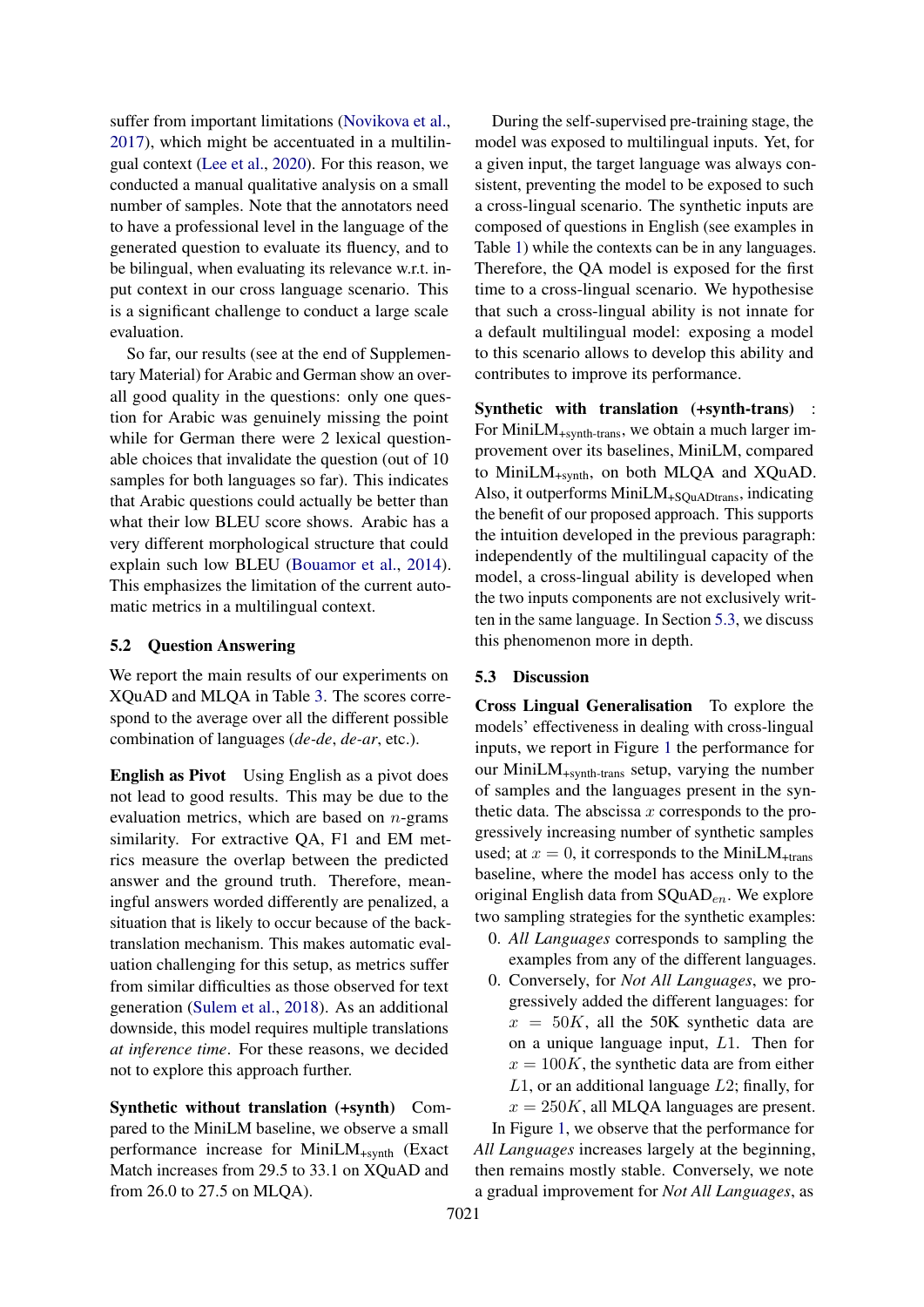<span id="page-6-0"></span>

|                                                   | $\#$ Params | Trans.         | <b>XQuAD</b> | <b>MLQA</b> |
|---------------------------------------------------|-------------|----------------|--------------|-------------|
| MiniLM (Wang et al., 2020)                        | 66M         | N <sub>0</sub> | 42.2 / 29.5  | 38.4 / 26.0 |
| XLM (Hu et al., $2020)^8$                         | 340M        | N <sub>0</sub> | 68.5/52.8    | 65.4/47.9   |
| English as Pivot                                  | 66M         | Yes            | 46.2 / 30.9  | 36.1 / 23.0 |
| $MiniLM_{+synth}$                                 | 66M         | N <sub>0</sub> | 44.8 / 33.1  | 39.8/27.5   |
| $MiniLM_{+SQuAD-trans}$                           | 66M         | Yes            | 55.0/40.7    | 49.5 / 35.3 |
| $MiniLM_{+synth-trans}$                           | 66M         | Yes            | 63.3/49.1    | 56.1/41.4   |
| $\label{eq:1} Mini LM_{+SQuAD-trans+synth-trans}$ | 66M         | Yes            | 62.5/48.6    | 55.0/40.4   |
| $XLM - R_{+synth-trans}$                          | 340M        | Yes            | 74.3 / 59.2  | 65.3/49.2   |

Table 3: Results (F1 / EM) of the different QA models on XQuAD and MLQA. XLM corresponds to the large version.

|                                 | #Params |                         | PIAF (fr) KorQuAD                   | SQuAD-it    |
|---------------------------------|---------|-------------------------|-------------------------------------|-------------|
| MiniLM (Wang et al., 2020)      | 66M     |                         | 58.9 / 34.3 53.3 / 40.5 72.0 / 57.7 |             |
| mBert (Devlin et al., 2019)     | 110M    | 64.4 / 42.5             |                                     | 74.1/62.5   |
| CamemBERT (Martin et al., 2020) | 340M    | $68.9/-$                | N/A                                 | N/A         |
| $MiniLM_{+synth}$               | 66M     | 58.6 / 34.5 52.1 / 39.0 |                                     | 71.3/58.0   |
| $MiniLM_{+synth-trans}$         | 66M     | 63.9/40.6               | 60.0148.8                           | 74.5 / 62.0 |
| $XLM-R$ <sub>+synth-trans</sub> | 340M    | 72.1 / 47.1             | 63.0 / 52.8                         | 80.4/67.6   |

Table 4: Zero-shot results (F1 / EM) on PIAF, KorQuAD and SQuAD-it for our different QA models, compared to various baselines. For mBert on SQuAD-it, we report the score from [Croce et al.](#page-8-12) [\(2018\)](#page-8-12). Note that CamemBERT is a French version of RoBERTa, an architecture widely outperforming BERT.

more languages are made available during training. This shows that when all the languages are present in the synthetic data, the model immediately develops cross-lingual abilities.

However, it appears that even with only one language pair present, the model is able to develop a cross-lingual ability that brings benefits on other languages: of Figure [2,](#page-7-1) we can see that most of the improvement is happening given only one crosslingual language pair (i.e. English and Spanish).

Unseen Languages To measure the benefit of our approach on unseen languages (i.e. not present in the synthetic data from MLQA/XQuAD), we test our models on three QA evaluation sets: PIAF (fr), KorQuAD and SQuAD-it (see Section [3.3\)](#page-2-0). The results are consistent with the previous experiments on MLQA and XQuAD. Our MiniLM+synth-trans model outperforms its baseline by more than 4 Exact Match points, while XLM-R+synth-trans obtains a new state-of-the-art. Notably, our multilingual XLM-R+synth-trans outperforms CamemBERT on PIAF, even if the latter is a pure monolingual, in-domain language model.

On the correlation between BLEU4 and QA scores To measure the impact of the quality of the generated questions on the QA performance, we computed the Pearson correlation between the BLEU4 and the QA scores. The coefficient is equal to 0.65 ( $p < .001$ ). When we observe the correlations grouping the samples w.r.t. their language question (i.e. the rows in Table [2\)](#page-4-1), we obtain: *en 0.94; es 0.84; de 0.46; ar 0.36; hi 0.33; vi 0.73; zh 0.92*. We observe stronger correlation for languages with higher BLEU scores (i.e en & zh), and lower for the Arab that had the lowest BLEU, indicating an impact on the final QA score in par to the quality of the synthetic questions.

Differences with [Shakeri et al.](#page-10-3) [\(2020\)](#page-10-3) A very recent work has addressed multilingual QA with a very similar approach. However, we note a major difference in our respective experiments regarding the choice for the QA and QG models. [Shakeri](#page-10-3) [et al.](#page-10-3) [\(2020\)](#page-10-3) choose mBert for QA and T5-m for QG. We would like to emphasize that because T5 m significantly outperforms mBert it is not clear where the improvement comes from: is it due to the proposed approach, or simply from a distillation effect from T5-m to mBert? In our case, we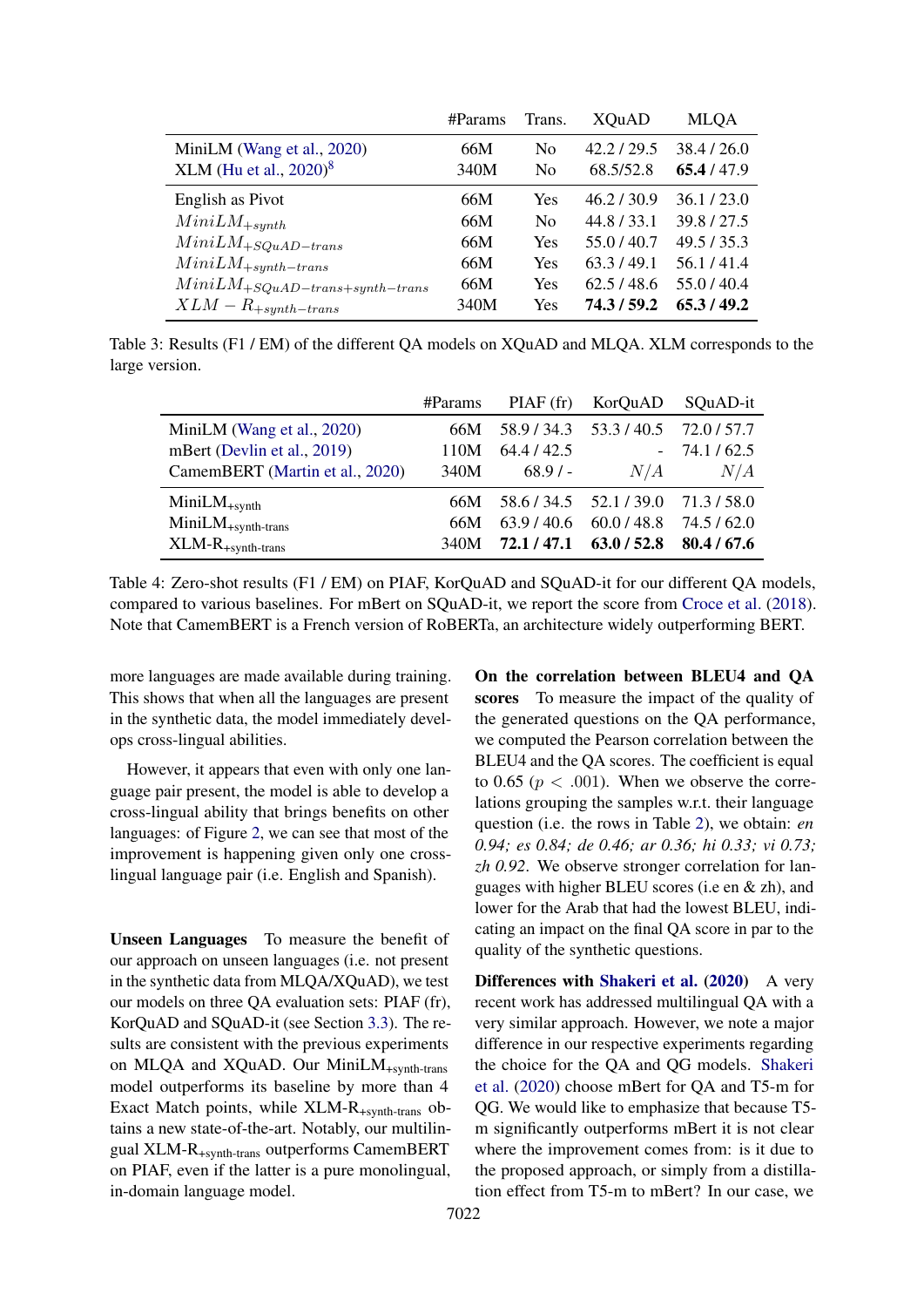<span id="page-7-0"></span>

<span id="page-7-1"></span>Figure 1: Left: F1 score on MLQA, for models with different number of synthetic data in two setups: for *All Languages*, the synthetic questions are sampled among all the five languages in MLQA; for *Not All Languages*, the synthetic questions are sampled progressively from only one language, two, . . . , to all five for the last point, which corresponds to *All Languages*. We report the standard deviation over five different permutations of the language ordering. Note that, as expected, the more the synthetic data, the lower the variance in the results. Right: same as on the left, but evaluated on XQuAD.



Figure 2: The relative variation in performance for the models in Figure [1.](#page-7-0)

deliberately used MiniLM *for both QA and QG*: this allows a fairer investigation about the benefits of the proposed approach.

Hidden distillation effect The relative improvement for our best synthetic configuration *+synthtrans*, over the baseline, is above 60% EM for MiniLM (from 29.5 to 49.5 on XQuAD and from 26.0 to 41.4 on MLQA). Significantly higher than that observed for XLM-R (+11.7% on XQuAD and +2.71% on MLQA), it indicates that XLM-R provides superior cross-lingual transfer abilities than MiniLM, a fact that we hypothesize due to distillation. Such loss of generalisation can be difficult to identify, and opens questions for future work.

QA, an unsolved task for lower resource languages Factoid QA tasks have been criticized for

being a too easy task: the answer can often be identified given simple heuristics: e.g. a "When" question is answered by one of the "date" spans in the context (Kočiský et al., [2018;](#page-9-12) [Kwiatkowski et al.,](#page-9-13) [2019\)](#page-9-13). SQuAD-v2 was for instance introduced to increase the difficulty of the task by adding unanswerable questions. The research community is now moving towards the construction of long context questions and non-factoid QA datasets [\(Dul](#page-9-14)[ceanu et al.,](#page-9-14) [2018;](#page-9-14) [Hashemi et al.,](#page-9-15) [2019;](#page-9-15) [Fan et al.,](#page-9-16) [2019;](#page-9-16) [Lewis et al.,](#page-9-17) [2020b\)](#page-9-17). In any case, the motivation of this work was to cope for the lack of training data for under-served languages in the QA domain which was severely impacting models performance. Therefore, potential criticisms regarding the simplicity of the task do not apply if seen from a lowerresource language scenario: our work deals with alleviating the lack of native training data, allowing us to focus our future work on further important issues such as domain adaptation, robustness and explainability in low-resource contexts.

## 6 Conclusion

In this work, we presented a method to generate synthetic QA dataset in a multilingual fashion, showing how QA models can benefit from it and reporting large improvements over the baselines. The proposed approach contributes to fill the gap between English and other languages, and is shown to generalize for languages not present in the synthetic corpus (e.g. French, Italian, Korean).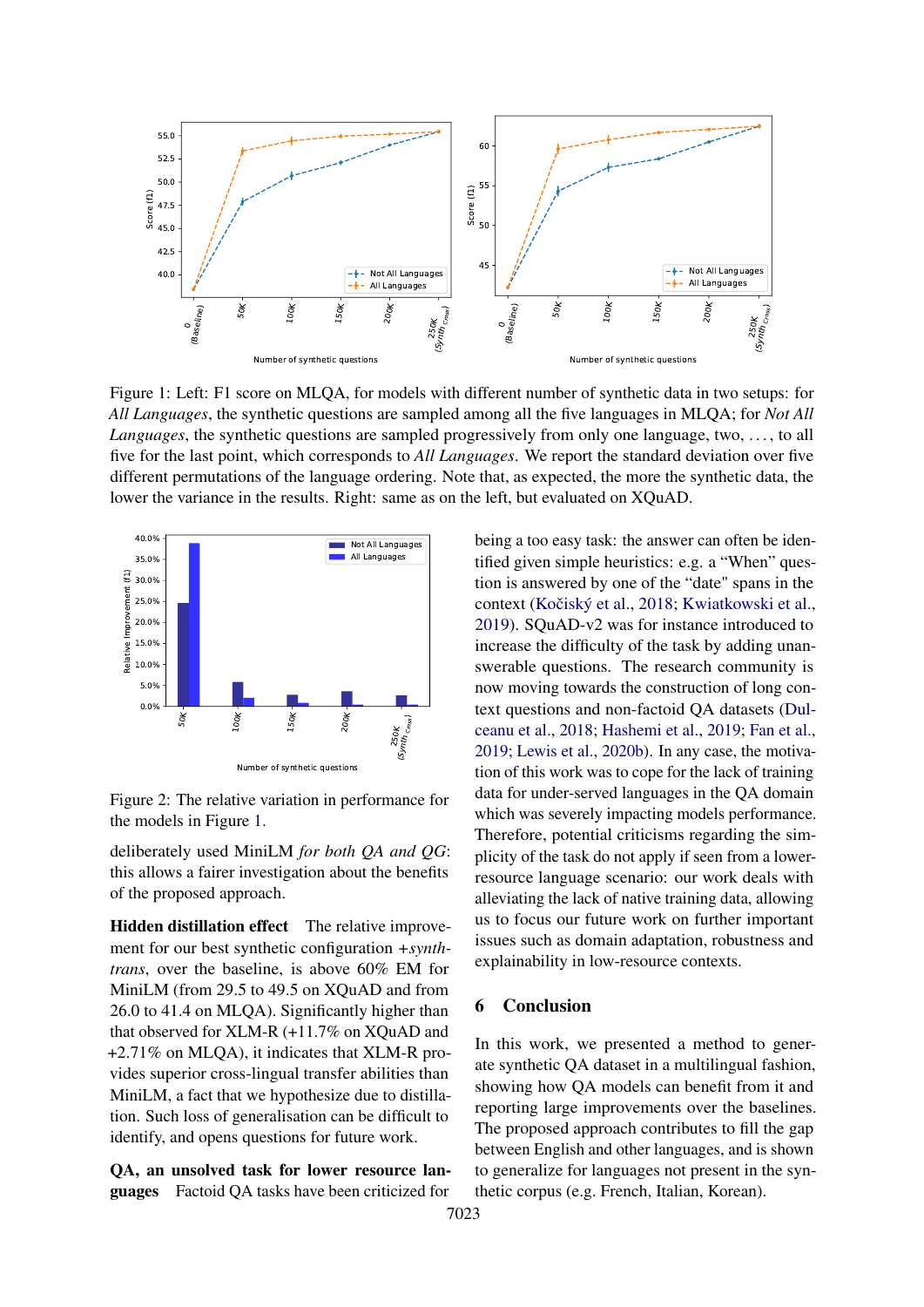In future work, we plan to investigate whether the proposed data augmentation method could be applied to other multilingual tasks, such as classification. We will also experiment more in depth with different strategies to control the target language of a model, and extrapolate on unseen ones.

## 7 Acknowledgments

Djamé Seddah was partly funded by the French Research National Agency via the ANR project ParSiTi (ANR-16-CE33-0021), Arij Riabi was partly funded by Benoît Sagot's chair in the PRAIRIE institute as part of the French national agency ANR "Investissements d'avenir" programme (ANR-19-P3IA-0001) and by the Counter H2020 European project (grant 101021607).

## References

- <span id="page-8-6"></span>Chris Alberti, Daniel Andor, Emily Pitler, Jacob Devlin, and Michael Collins. 2019. [Synthetic QA cor](https://doi.org/10.18653/v1/P19-1620)[pora generation with roundtrip consistency.](https://doi.org/10.18653/v1/P19-1620) In *Proceedings of the 57th Annual Meeting of the Association for Computational Linguistics*, pages 6168– 6173, Florence, Italy. Association for Computational Linguistics.
- <span id="page-8-2"></span>Mikel Artetxe, Sebastian Ruder, and Dani Yogatama. 2020. [On the cross-lingual transferability of mono](https://doi.org/10.18653/v1/2020.acl-main.421)[lingual representations.](https://doi.org/10.18653/v1/2020.acl-main.421) In *Proceedings of the 58th Annual Meeting of the Association for Computational Linguistics*, pages 4623–4637, Online. Association for Computational Linguistics.
- <span id="page-8-14"></span>Houda Bouamor, Hanan Alshikhabobakr, Behrang Mohit, and Kemal Oflazer. 2014. A human judgement corpus and a metric for arabic mt evaluation. In *Proceedings of the 2014 Conference on Empirical Methods in Natural Language Processing (EMNLP)*, pages 207–213.
- <span id="page-8-8"></span>Laurie Burchell, Jie Chi, Tom Hosking, Nina Markl, and Bonnie Webber. 2020. [Querent in](https://arxiv.org/abs/2010.08980)[tent in multi-sentence questions.](https://arxiv.org/abs/2010.08980) *arXiv preprint arXiv:2010.08980*.
- <span id="page-8-11"></span>Alexander Buslaev, Vladimir I Iglovikov, Eugene Khvedchenya, Alex Parinov, Mikhail Druzhinin, and Alexandr A Kalinin. 2020. Albumentations: fast and flexible image augmentations. *Information*, 11(2):125.
- <span id="page-8-10"></span>Zewen Chi, Li Dong, Furu Wei, Wenhui Wang, Xian-Ling Mao, and Heyan Huang. 2020. Cross-lingual natural language generation via pre-training. In *AAAI*, pages 7570–7577.
- <span id="page-8-1"></span>Eunsol Choi, He He, Mohit Iyyer, Mark Yatskar, Wentau Yih, Yejin Choi, Percy Liang, and Luke Zettlemoyer. 2018. [QuAC: Question answering in con](https://doi.org/10.18653/v1/D18-1241)[text.](https://doi.org/10.18653/v1/D18-1241) In *Proceedings of the 2018 Conference on*

*Empirical Methods in Natural Language Processing*, pages 2174–2184, Brussels, Belgium. Association for Computational Linguistics.

- <span id="page-8-13"></span>Alexis Conneau, Kartikay Khandelwal, Naman Goyal, Vishrav Chaudhary, Guillaume Wenzek, Francisco Guzmán, Edouard Grave, Myle Ott, Luke Zettlemoyer, and Veselin Stoyanov. 2020. [Unsupervised](https://doi.org/10.18653/v1/2020.acl-main.747) [cross-lingual representation learning at scale.](https://doi.org/10.18653/v1/2020.acl-main.747) In *Proceedings of the 58th Annual Meeting of the Association for Computational Linguistics*, pages 8440– 8451, Online. Association for Computational Linguistics.
- <span id="page-8-12"></span>Danilo Croce, Alexandra Zelenanska, and Roberto Basili. 2018. Neural learning for question answering in italian. In *AI\*IA 2018 – Advances in Artificial Intelligence*, pages 389–402, Cham. Springer International Publishing.
- <span id="page-8-0"></span>Jacob Devlin, Ming-Wei Chang, Kenton Lee, and Kristina Toutanova. 2019. [BERT: Pre-training of](https://doi.org/10.18653/v1/N19-1423) [deep bidirectional transformers for language under](https://doi.org/10.18653/v1/N19-1423)[standing.](https://doi.org/10.18653/v1/N19-1423) In *Proceedings of the 2019 Conference of the North American Chapter of the Association for Computational Linguistics: Human Language Technologies, Volume 1 (Long and Short Papers)*, pages 4171–4186, Minneapolis, Minnesota. Association for Computational Linguistics.
- <span id="page-8-9"></span>Li Dong, Nan Yang, Wenhui Wang, Furu Wei, Xiaodong Liu, Yu Wang, Jianfeng Gao, Ming Zhou, and Hsiao-Wuen Hon. 2019. Unified language model pre-training for natural language understanding and generation. In *Advances in Neural Information Processing Systems*, pages 13063–13075.
- <span id="page-8-5"></span>Xinya Du and Claire Cardie. 2018. [Harvest](https://doi.org/10.18653/v1/P18-1177)[ing paragraph-level question-answer pairs from](https://doi.org/10.18653/v1/P18-1177) [Wikipedia.](https://doi.org/10.18653/v1/P18-1177) In *Proceedings of the 56th Annual Meeting of the Association for Computational Linguistics (Volume 1: Long Papers)*, pages 1907–1917, Melbourne, Australia. Association for Computational Linguistics.
- <span id="page-8-4"></span>Xinya Du, Junru Shao, and Claire Cardie. 2017. [Learn](https://doi.org/10.18653/v1/P17-1123)[ing to ask: Neural question generation for reading](https://doi.org/10.18653/v1/P17-1123) [comprehension.](https://doi.org/10.18653/v1/P17-1123) In *Proceedings of the 55th Annual Meeting of the Association for Computational Linguistics (Volume 1: Long Papers)*, pages 1342–1352, Vancouver, Canada. Association for Computational Linguistics.
- <span id="page-8-7"></span>Dheeru Dua, Yizhong Wang, Pradeep Dasigi, Gabriel Stanovsky, Sameer Singh, and Matt Gardner. 2019. [DROP: A reading comprehension benchmark requir](https://doi.org/10.18653/v1/N19-1246)[ing discrete reasoning over paragraphs.](https://doi.org/10.18653/v1/N19-1246) In *Proceedings of the 2019 Conference of the North American Chapter of the Association for Computational Linguistics: Human Language Technologies, Volume 1 (Long and Short Papers)*, pages 2368–2378, Minneapolis, Minnesota. Association for Computational Linguistics.
- <span id="page-8-3"></span>Nan Duan, Duyu Tang, Peng Chen, and Ming Zhou. 2017. [Question generation for question answering.](https://doi.org/10.18653/v1/D17-1090)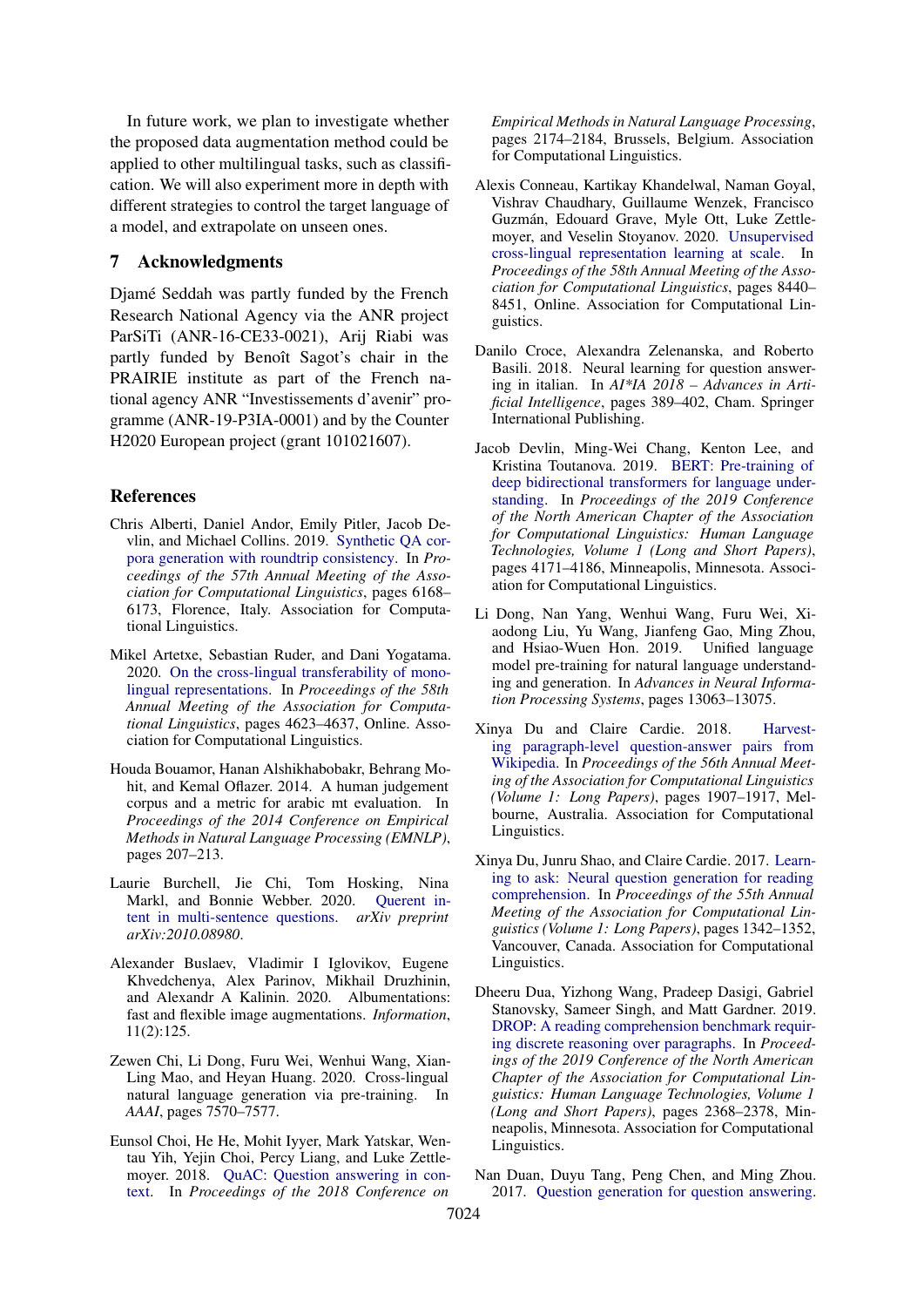In *Proceedings of the 2017 Conference on Empirical Methods in Natural Language Processing*, pages 866–874, Copenhagen, Denmark. Association for Computational Linguistics.

- <span id="page-9-14"></span>Andrei Dulceanu, Thang Le Dinh, Walter Chang, Trung Bui, Doo Soon Kim, Manh Chien Vu, and Seokhwan Kim. 2018. [PhotoshopQuiA: A corpus of](https://www.aclweb.org/anthology/L18-1438) [non-factoid questions and answers for why-question](https://www.aclweb.org/anthology/L18-1438) [answering.](https://www.aclweb.org/anthology/L18-1438) In *Proceedings of the Eleventh International Conference on Language Resources and Evaluation (LREC 2018)*, Miyazaki, Japan. European Language Resources Association (ELRA).
- <span id="page-9-16"></span>Angela Fan, Yacine Jernite, Ethan Perez, David Grangier, Jason Weston, and Michael Auli. 2019. [ELI5:](https://doi.org/10.18653/v1/P19-1346) [Long form question answering.](https://doi.org/10.18653/v1/P19-1346) In *Proceedings of the 57th Annual Meeting of the Association for Computational Linguistics*, pages 3558–3567, Florence, Italy. Association for Computational Linguistics.
- <span id="page-9-4"></span>Germain Forestier, François Petitjean, Hoang Anh Dau, Geoffrey I Webb, and Eamonn Keogh. 2017. Generating synthetic time series to augment sparse datasets. In *2017 IEEE international conference on data mining (ICDM)*, pages 865–870. IEEE.
- <span id="page-9-2"></span>David Golub, Po-Sen Huang, Xiaodong He, and Li Deng. 2017. [Two-stage synthesis networks for](https://doi.org/10.18653/v1/D17-1087) [transfer learning in machine comprehension.](https://doi.org/10.18653/v1/D17-1087) In *Proceedings of the 2017 Conference on Empirical Methods in Natural Language Processing*, pages 835– 844, Copenhagen, Denmark. Association for Computational Linguistics.
- <span id="page-9-15"></span>Helia Hashemi, Mohammad Aliannejadi, Hamed Zamani, and W. Bruce Croft. 2019. [Antique: A non](http://arxiv.org/abs/arXiv:1905.08957)[factoid question answering benchmark.](http://arxiv.org/abs/arXiv:1905.08957)
- <span id="page-9-0"></span>Karl Moritz Hermann, Tomas Kocisky, Edward Grefenstette, Lasse Espeholt, Will Kay, Mustafa Suleyman, and Phil Blunsom. 2015. Teaching machines to read and comprehend. In *Advances in neural information processing systems*, pages 1693–1701.
- <span id="page-9-10"></span>Junjie Hu, Sebastian Ruder, Aditya Siddhant, Graham Neubig, Orhan Firat, and Melvin Johnson. 2020. Xtreme: A massively multilingual multi-task benchmark for evaluating cross-lingual generalization. *arXiv preprint arXiv:2003.11080*.
- <span id="page-9-5"></span>Rachel Keraron, Guillaume Lancrenon, Mathilde Bras, Frédéric Allary, Gilles Moyse, Thomas Scialom, Edmundo-Pavel Soriano-Morales, and Jacopo Staiano. 2020. [Project PIAF: Building a native French](https://www.aclweb.org/anthology/2020.lrec-1.673) [question-answering dataset.](https://www.aclweb.org/anthology/2020.lrec-1.673) In *Proceedings of the 12th Language Resources and Evaluation Conference*, pages 5481–5490, Marseille, France. European Language Resources Association.
- <span id="page-9-8"></span>Nitish Shirish Keskar, Bryan McCann, Lav R Varshney, Caiming Xiong, and Richard Socher. 2019. Ctrl: A conditional transformer language model for controllable generation. *arXiv preprint arXiv:1909.05858*.
- <span id="page-9-12"></span>Tomáš Kočiský, Jonathan Schwarz, Phil Blunsom, Chris Dyer, Karl Moritz Hermann, Gábor Melis, and Edward Grefenstette. 2018. [The NarrativeQA read](https://doi.org/10.1162/tacl_a_00023)[ing comprehension challenge.](https://doi.org/10.1162/tacl_a_00023) *Transactions of the Association for Computational Linguistics*, 6:317– 328.
- <span id="page-9-3"></span>Vishwajeet Kumar, Nitish Joshi, Arijit Mukherjee, Ganesh Ramakrishnan, and Preethi Jyothi. 2019. [Cross-lingual training for automatic question gen](https://doi.org/10.18653/v1/P19-1481)[eration.](https://doi.org/10.18653/v1/P19-1481) In *Proceedings of the 57th Annual Meeting of the Association for Computational Linguistics*, pages 4863–4872, Florence, Italy. Association for Computational Linguistics.
- <span id="page-9-13"></span>Tom Kwiatkowski, Jennimaria Palomaki, Olivia Redfield, Michael Collins, Ankur Parikh, Chris Alberti, Danielle Epstein, Illia Polosukhin, Jacob Devlin, Kenton Lee, Kristina Toutanova, Llion Jones, Matthew Kelcey, Ming-Wei Chang, Andrew M. Dai, Jakob Uszkoreit, Quoc Le, and Slav Petrov. 2019. [Natural questions: A benchmark for question an](https://doi.org/10.1162/tacl_a_00276)[swering research.](https://doi.org/10.1162/tacl_a_00276) *Transactions of the Association for Computational Linguistics*, 7:452–466.
- <span id="page-9-9"></span>Dongyub Lee, Myeongcheol Shin, Taesun Whang, Seungwoo Cho, Byeongil Ko, Daniel Lee, Eunggyun Kim, and Jaechoon Jo. 2020. Reference and document aware semantic evaluation methods for korean language summarization. In *Proceedings of COL-ING 2020, the 30th International Conference on Computational Linguistics: Technical Papers*. The COLING 2020 Organizing Committee.
- <span id="page-9-7"></span>Mike Lewis, Yinhan Liu, Naman Goyal, Marjan Ghazvininejad, Abdelrahman Mohamed, Omer Levy, Ves Stoyanov, and Luke Zettlemoyer. 2019. Bart: Denoising sequence-to-sequence pre-training for natural language generation, translation, and comprehension. *arXiv preprint arXiv:1910.13461*.
- <span id="page-9-1"></span>Patrick Lewis, Barlas Oguz, Ruty Rinott, Sebastian Riedel, and Holger Schwenk. 2020a. [MLQA: Evalu](https://doi.org/10.18653/v1/2020.acl-main.653)[ating cross-lingual extractive question answering.](https://doi.org/10.18653/v1/2020.acl-main.653) In *Proceedings of the 58th Annual Meeting of the Association for Computational Linguistics*, pages 7315– 7330, Online. Association for Computational Linguistics.
- <span id="page-9-17"></span>Patrick Lewis, Ethan Perez, Aleksandara Piktus, Fabio Petroni, Vladimir Karpukhin, Naman Goyal, Heinrich Küttler, Mike Lewis, Wen-tau Yih, Tim Rocktäschel, et al. 2020b. Retrieval-augmented generation for knowledge-intensive nlp tasks. *arXiv preprint arXiv:2005.11401*.
- <span id="page-9-6"></span>Seungyoung Lim, Myungji Kim, and Jooyoul Lee. 2019. Korquad1. 0: Korean qa dataset for machine reading comprehension.  $arXiv$  preprint chine reading comprehension. *arXiv:1909.07005*.
- <span id="page-9-11"></span>Louis Martin, Benjamin Muller, Pedro Javier Ortiz Suárez, Yoann Dupont, Laurent Romary, Éric de la Clergerie, Djamé Seddah, and Benoît Sagot. 2020. [CamemBERT: a tasty French language model.](https://doi.org/10.18653/v1/2020.acl-main.645)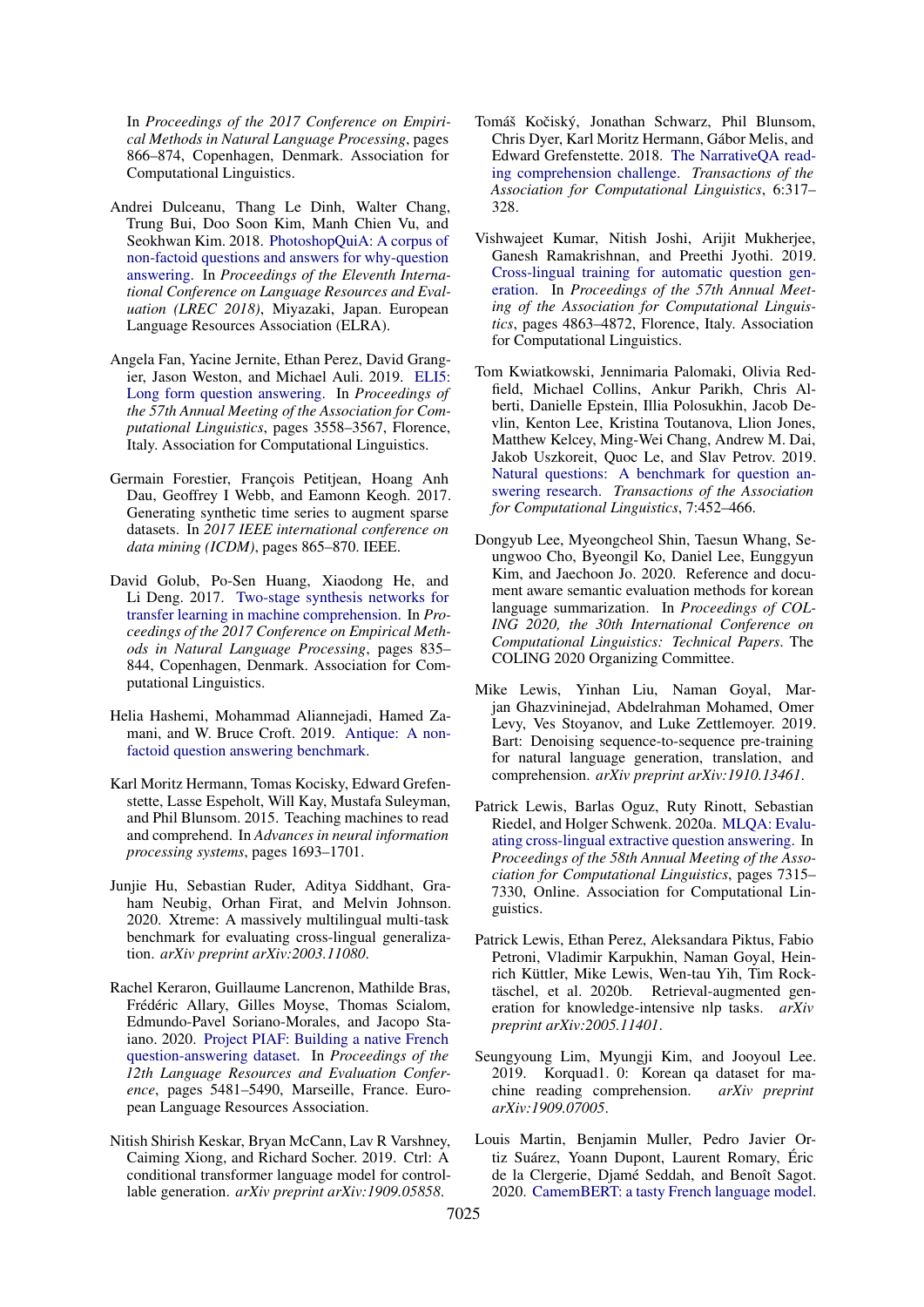In *Proceedings of the 58th Annual Meeting of the Association for Computational Linguistics*, pages 7203–7219, Online. Association for Computational Linguistics.

- <span id="page-10-12"></span>Jekaterina Novikova, Ondřej Dušek, Amanda Cercas Curry, and Verena Rieser. 2017. [Why we need](https://doi.org/10.18653/v1/D17-1238) [new evaluation metrics for NLG.](https://doi.org/10.18653/v1/D17-1238) In *Proceedings of the 2017 Conference on Empirical Methods in Natural Language Processing*, pages 2241–2252, Copenhagen, Denmark. Association for Computational Linguistics.
- <span id="page-10-8"></span>Lawrence Page, Sergey Brin, Rajeev Motwani, and Terry Winograd. 1999. The pagerank citation ranking: Bringing order to the web. Technical report, Stanford InfoLab.
- <span id="page-10-0"></span>Colin Raffel, Noam Shazeer, Adam Roberts, Katherine Lee, Sharan Narang, Michael Matena, Yanqi Zhou, Wei Li, and Peter J Liu. 2020. Exploring the limits of transfer learning with a unified text-to-text transformer. *Journal of Machine Learning Research*, 21(140):1–67.
- <span id="page-10-1"></span>Pranav Rajpurkar, Jian Zhang, Konstantin Lopyrev, and Percy Liang. 2016. [SQuAD: 100,000+ questions for](https://doi.org/10.18653/v1/D16-1264) [machine comprehension of text.](https://doi.org/10.18653/v1/D16-1264) In *Proceedings of the 2016 Conference on Empirical Methods in Natural Language Processing*, pages 2383–2392, Austin, Texas. Association for Computational Linguistics.
- <span id="page-10-5"></span>Vasile Rus, Brendan Wyse, Paul Piwek, Mihai Lintean, Svetlana Stoyanchev, and Christian Moldovan. 2010. [The first question generation shared task evaluation](https://www.aclweb.org/anthology/W10-4234) [challenge.](https://www.aclweb.org/anthology/W10-4234) In *Proceedings of the 6th International Natural Language Generation Conference*.
- <span id="page-10-7"></span>Thomas Scialom, Benjamin Piwowarski, and Jacopo Staiano. 2019. [Self-attention architectures for](https://doi.org/10.18653/v1/P19-1604) [answer-agnostic neural question generation.](https://doi.org/10.18653/v1/P19-1604) In *Proceedings of the 57th Annual Meeting of the Association for Computational Linguistics*, pages 6027– 6032, Florence, Italy. Association for Computational Linguistics.
- <span id="page-10-11"></span>Thomas Scialom, Serra Sinem Tekiroglu, Jacopo Staiano, and Marco Guerini. 2020. Toward stancebased personas for opinionated dialogues. *arXiv preprint arXiv:2010.03369*.
- <span id="page-10-3"></span>Siamak Shakeri, Noah Constant, Mihir Sanjay Kale, and Linting Xue. 2020. Multilingual synthetic question and answer generation for cross-lingual reading comprehension. *arXiv preprint arXiv:2010.12008*.
- <span id="page-10-4"></span>Robert F Simmons. 1965. Answering english questions by computer: a survey. *Communications of the ACM*, 8(1):53–70.
- <span id="page-10-13"></span>Elior Sulem, Omri Abend, and Ari Rappoport. 2018. [BLEU is not suitable for the evaluation of text sim](https://doi.org/10.18653/v1/D18-1081)[plification.](https://doi.org/10.18653/v1/D18-1081) In *Proceedings of the 2018 Conference on Empirical Methods in Natural Language Processing*, pages 738–744, Brussels, Belgium. Association for Computational Linguistics.
- <span id="page-10-2"></span>Adam Trischler, Tong Wang, Xingdi Yuan, Justin Harris, Alessandro Sordoni, Philip Bachman, and Kaheer Suleman. 2017. [NewsQA: A machine compre](https://doi.org/10.18653/v1/W17-2623)[hension dataset.](https://doi.org/10.18653/v1/W17-2623) In *Proceedings of the 2nd Workshop on Representation Learning for NLP*, pages 191–200, Vancouver, Canada. Association for Computational Linguistics.
- <span id="page-10-9"></span>Alex Wang, Amanpreet Singh, Julian Michael, Felix Hill, Omer Levy, and Samuel Bowman. 2018. Glue: A multi-task benchmark and analysis platform for natural language understanding. In *Proceedings of the 2018 EMNLP Workshop BlackboxNLP: Analyzing and Interpreting Neural Networks for NLP*, pages 353–355.
- <span id="page-10-10"></span>Wenhui Wang, Furu Wei, Li Dong, Hangbo Bao, Nan Yang, and Ming Zhou. 2020. Minilm: Deep self-attention distillation for task-agnostic compression of pre-trained transformers. *arXiv preprint arXiv:2002.10957*.
- <span id="page-10-6"></span>Qingyu Zhou, Nan Yang, Furu Wei, Chuanqi Tan, Hangbo Bao, and Ming Zhou. 2017. Neural question generation from text: A preliminary study. In *National CCF Conference on Natural Language Processing and Chinese Computing*, pages 662–671. Springer.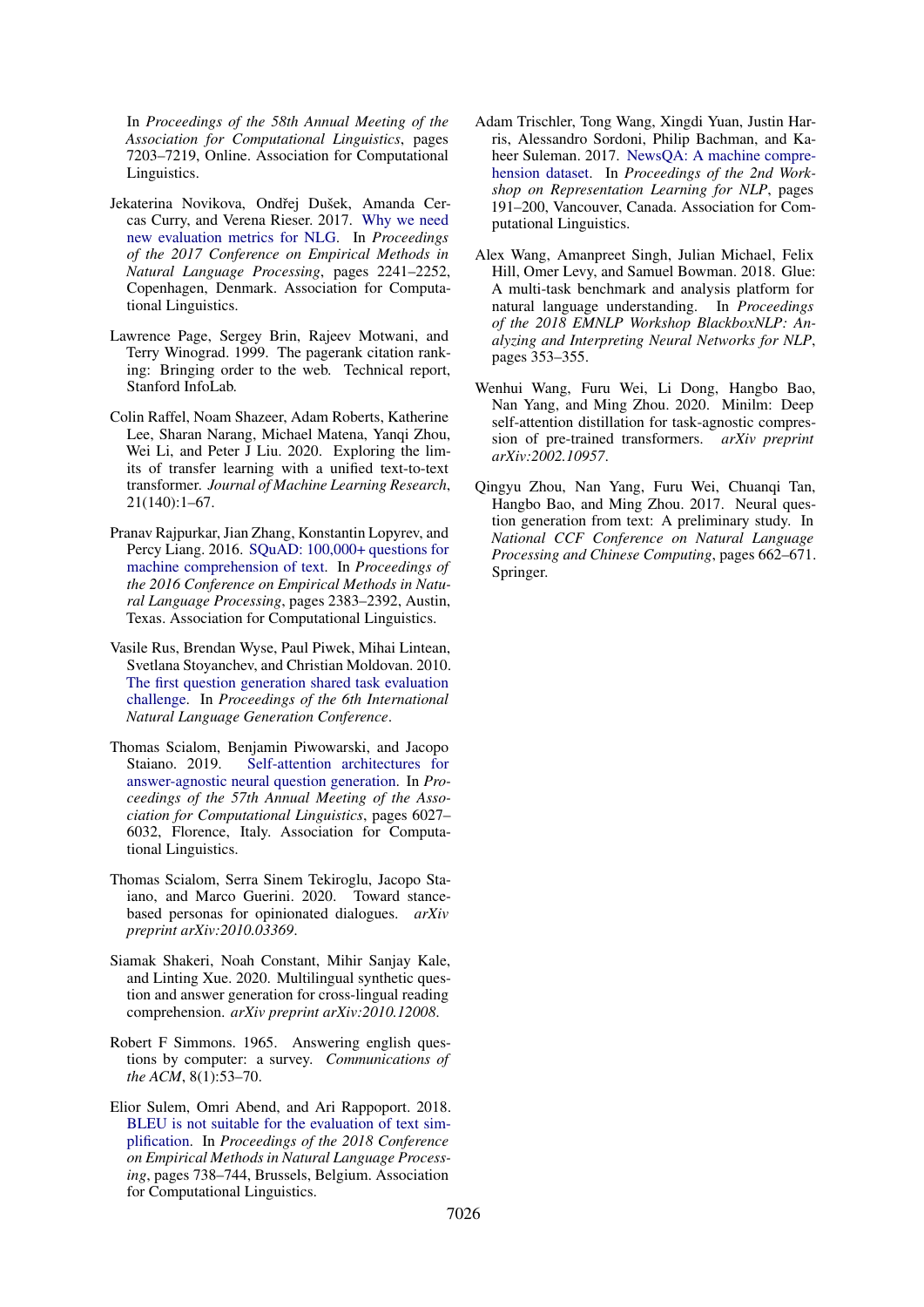## Appendix

## A On target language control for text generation

When relying on the translated versions of SQuAD, the target language for generating synthetic questions can easily be controlled, and results in fluent and relevant questions in the different languages. However, one limitation of this approach is that synthetic questions can only be generated in the languages that were available during training: the <LANG> prompts are special tokens that are randomly initialised when fine-tuning QG on SQuAD $_{trans;qg}$ : before fine-tuning, they bear no semantic relation with the corresponding language names ("English", "Español" etc.), thus the learned representations for the <LANG> tokens are limited to the languages present in the training set.

To the best of our knowledge, no method allows so far to generalize this target control to an unseen language. It would be valuable, for instance, to be able to generate synthetic data in Korean, French and Italian, without having to translate the entire SQuAD−en dataset in these three languages to then fine-tune the QG model.

To this purpose, we report – alas, as a negative result – the following attempt: instead of controlling the target language with a special, randomly initialised, token, we used a token semantically related to the language-word: "English", "Español" for Spanish, or " $\forall$  +  $\forall$ " for Chinese. The intuition is that the model might adopt the correct language at inference, even for a target language unseen during training.<sup>[9](#page-11-0)</sup> A similar intuition has been explored in GPT-2: the authors report an improvement for summarization when the input text is followed by "TL;DR" (i.e. Too Long Didn't Read).

At inference time, we evaluated this approach on French with the prompt language=Français. Unfortunately, the model did not succeed to generate text in French. Controlling the target language in the context of multilingual text generation remains under-explored, and progress in this direction could have direct applications to improve this work, and beyond.

## B Question Generation Scores

We report the BLEU-4 scores for MLQA on  $QG<sub>synth+trans</sub>$  on Table [5](#page-11-1) and  $QG<sub>synth</sub>$  on Table [6.](#page-11-2)

<span id="page-11-1"></span>

| q/c                              |                                         | en es de                        |                                                |                                 | ar hi                                  | vi                                      | zh                                     |
|----------------------------------|-----------------------------------------|---------------------------------|------------------------------------------------|---------------------------------|----------------------------------------|-----------------------------------------|----------------------------------------|
| en<br>es<br>de<br>ar<br>hi<br>vi | 14.5<br>9.0<br>6.2<br>2.8<br>7.9<br>9.1 | 10.<br>4.8<br>2.2<br>6.7<br>7.3 | 8.9 7.2 5.9<br>6.6<br>6.3<br>2.4<br>6.6<br>7.2 | 4.2<br>3.1<br>3.3<br>5.8<br>6.0 | 6.5<br>5.9<br>3.7<br>2.0<br>8.3<br>6.5 | 8.4<br>6.3<br>5.0<br>2.3<br>6.6<br>12.3 | 6.0<br>4.6<br>3.2<br>2.1<br>5.2<br>6.1 |
| zh                               | 9.2                                     | 8.0                             | 7.8                                            | 6.1                             | 7.2                                    | 8.0                                     | 15.0                                   |

Table 5: BLEU4 scores on MLQA test for QGsynth+trans model.

<span id="page-11-2"></span>

| q/c            | en                | es                  | de                 | ar                | hi                | V1                 | zh                |
|----------------|-------------------|---------------------|--------------------|-------------------|-------------------|--------------------|-------------------|
| en<br>es       | 21.7<br>0.8       | 4.73<br>1.23        | 4.58<br>0.38       | 2.47<br>0.0       | 2.58<br>0.0       | 3.02<br>0.22       | 3.11<br>0.11      |
| de<br>ar       | 1.4<br>0.0<br>0.0 | 0.85<br>0.0<br>0.21 | 1.32<br>0.0        | 0.0<br>0.0        | 0.0<br>0.0        | 0.22<br>0.0        | 0.0<br>0.0        |
| hi<br>vi<br>zh | 0.55<br>0.0       | 0.5<br>0.0          | 0.0<br>0.25<br>0.0 | 0.0<br>0.0<br>0.0 | 0.0<br>0.0<br>0.0 | 0.0<br>0.34<br>0.0 | 0.0<br>0.0<br>0.0 |

Table 6: BLEU-4 scores on MLQA test for QG<sub>synth</sub> model.

<span id="page-11-3"></span>

| q/c | en   | es   | de   | ar   | hi        | vi   | zh   |
|-----|------|------|------|------|-----------|------|------|
| en  | 83.9 | 74.8 | 70.1 |      | 67.8 72.3 | 74.1 | 69.3 |
| es  | 78.0 | 74.3 | 68.1 | 63.6 | 67.4      | 67.6 | 69.1 |
| de  | 75.6 | 72.9 | 70.1 | 65.0 | 67.5      | 68.5 | 70.4 |
| ar  | 61.3 | 58.4 | 56.8 | 66.7 | 57.7      | 56.5 | 69.8 |
| hi  | 70.9 | 62.1 | 58.9 | 56.8 | 70.9      | 61.3 | 69.2 |
| vi  | 71.0 | 64.1 | 60.5 | 59.7 | 63.7      | 74.7 | 69.9 |
| zh  | 67.1 | 62.5 | 59.0 | 56.7 | 60.7      | 63.2 | 69.3 |

Table 7: F1 score on MLQA for XLM-R model finetuned on SQuAD<sub>en</sub>.

<span id="page-11-4"></span>

| q/c                        |                                      | en es                                     | de                           | ar                   | hi                                               | vi                        | zh                                   |
|----------------------------|--------------------------------------|-------------------------------------------|------------------------------|----------------------|--------------------------------------------------|---------------------------|--------------------------------------|
| en<br>es<br>de<br>ar<br>hi | 83.9<br>81.0<br>81.4<br>76.3<br>78.5 | 75.4<br>74.4 71.8<br>75.2<br>68.9<br>70.5 | 70.9<br>70.8<br>67.3<br>64.5 | 69.3<br>66.6<br>63.6 | 68.9 72.8 75.6<br>66.6 70.2 72.5<br>70.2<br>70.8 | 74.4<br>65.4 70.4<br>71.1 | 66.8<br>65.7<br>65.1<br>61.7<br>63.2 |
| vi<br>zh                   | 78.0<br>77.8                         | 72.0<br>70.1                              | 66.4<br>67.0                 | 65.2<br>64.9         | 68.5<br>68.1                                     | 74.7<br>71.8              | 64.5<br>67.7                         |

Table 8: F1 score on MLQA for XLM-R+synth-trans model.

In addition, we report the F1 scores for XLM-R finetuned on SQuADen and XLM-R+synth-trans on all the language pairs, on both MLQA and XQuAD in Tables [7,](#page-11-3) [8,](#page-11-4) [9](#page-12-0) and [10.](#page-12-1)

### C Qualitative Evaluation

We report in Tables [11,](#page-12-2) [12,](#page-13-0) and [13](#page-13-1) different examples that we analysed in our manual qualitative analysis, discussed at the end of section 5.1 in the main paper.

<span id="page-11-0"></span><sup>9</sup>With *unseen during training*, we mean *not present in the QG dataset*; obviously, the language should have been present in the first self-supervised stage.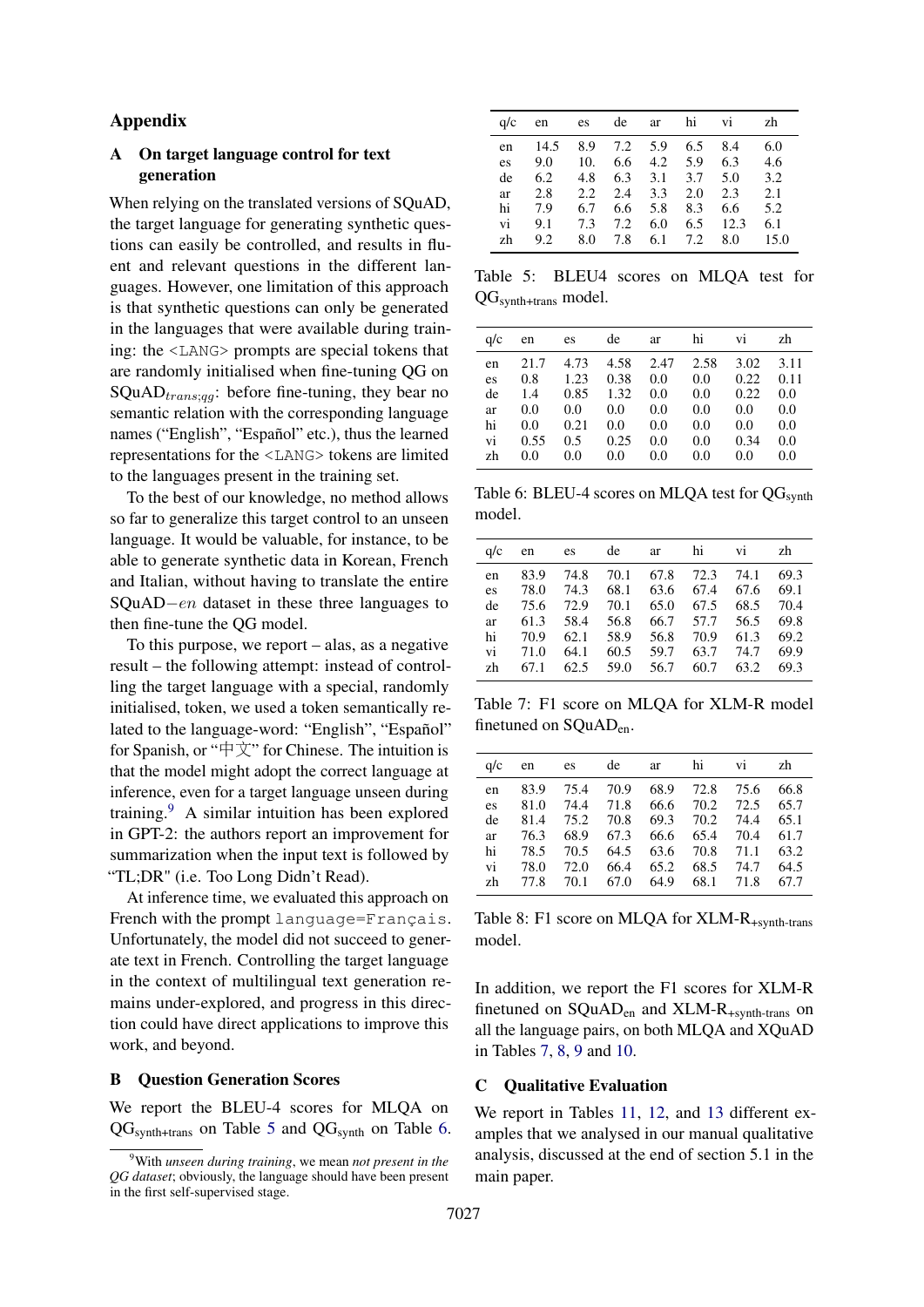<span id="page-12-0"></span>

| q/c | en   | es   | de   | ar   | hi   | V1   | zh   | ru   | th   | tr   | el   |
|-----|------|------|------|------|------|------|------|------|------|------|------|
| en  | 87.4 | 82.0 | 80.7 | 75.6 | 79.0 | 78.1 | 73.0 | 79.0 | 73.2 | 74.8 | 79.9 |
| es  | 80.6 | 84.2 | 76.2 | 71.3 | 72.7 | 72.8 | 67.5 | 76.4 | 69.6 | 70.6 | 75.8 |
| de  | 79.8 | 76.4 | 83.5 | 71.0 | 72.9 | 72.4 | 68.1 | 75.6 | 68.3 | 71.4 | 75.5 |
| ar  | 65.3 | 63.1 | 62.0 | 77.8 | 64.1 | 61.9 | 58.8 | 63.9 | 62.8 | 57.4 | 65.2 |
| hi  | 72.9 | 64.8 | 65.7 | 63.7 | 75.8 | 64.0 | 61.8 | 66.9 | 63.5 | 59.6 | 67.2 |
| vi  | 74.5 | 69.8 | 70.7 | 67.7 | 67.7 | 80.6 | 66.9 | 70.5 | 66.6 | 64.8 | 70.6 |
| zh  | 70.7 | 65.8 | 64.1 | 64.1 | 65.6 | 67.4 | 81.8 | 67.4 | 64.8 | 60.8 | 66.9 |
| ru  | 79.8 | 78.0 | 76.7 | 70.2 | 72.5 | 74.6 | 67.3 | 81.1 | 69.6 | 70.7 | 75.6 |
| th  | 49.6 | 42.1 | 44.1 | 49.8 | 51.9 | 49.0 | 53.9 | 50.4 | 74.9 | 37.1 | 48.8 |
| tr  | 72.6 | 64.9 | 68.5 | 65.5 | 68.1 | 64.1 | 62.4 | 70.3 | 64.3 | 76.7 | 71.3 |
| el  | 70.8 | 69.1 | 69.3 | 63.3 | 65.6 | 65.0 | 63.0 | 70.8 | 64.2 | 62.3 | 81.3 |

Table 9: F1 score on XQuAD for XLM-R model finetuned on SQuADen.

<span id="page-12-1"></span>

| q/c | en   | es   | de   | ar   | hi   | V <sub>1</sub> | zh   | ru   | th   | tr   | el   |
|-----|------|------|------|------|------|----------------|------|------|------|------|------|
| en  | 87.0 | 82.9 | 81.6 | 77.8 | 81.5 | 81.0           | 77.5 | 80.9 | 77.7 | 74.8 | 81.4 |
| es  | 83.5 | 84.1 | 79.2 | 74.9 | 78.0 | 78.7           | 76.5 | 78.9 | 76.3 | 72.7 | 78.8 |
| de  | 82.8 | 80.3 | 83.1 | 75.1 | 77.3 | 78.3           | 75.1 | 78.4 | 75.7 | 72.9 | 78.3 |
| ar  | 78.4 | 77.2 | 75.6 | 77.5 | 72.8 | 74.3           | 72.1 | 74.2 | 72.5 | 69.5 | 74.2 |
| hi  | 80.6 | 77.5 | 76.4 | 71.6 | 77.5 | 75.2           | 73.9 | 76.3 | 73.6 | 70.2 | 75.9 |
| vi  | 81.3 | 79.6 | 77.5 | 73.0 | 75.6 | 80.7           | 74.7 | 76.5 | 74.5 | 71.8 | 76.0 |
| zh  | 80.2 | 78.3 | 76.9 | 72.1 | 74.3 | 76.1           | 85.1 | 77.0 | 74.1 | 70.1 | 75.7 |
| ru  | 82.2 | 80.4 | 78.8 | 74.1 | 75.9 | 78.4           | 76.5 | 80.8 | 75.4 | 72.9 | 78.6 |
| th  | 79.1 | 76.7 | 75.1 | 71.0 | 73.5 | 75.1           | 73.6 | 75.3 | 77.2 | 68.8 | 74.1 |
| tr  | 80.2 | 77.7 | 76.4 | 71.9 | 74.6 | 74.2           | 74.7 | 77.8 | 73.3 | 75.2 | 75.6 |
| el  | 82.0 | 80.1 | 78.5 | 73.8 | 77.3 | 77.3           | 75.4 | 78.6 | 75.3 | 72.2 | 80.1 |

Table 10: F1 score on XQuAD for XLM-R+synth-trans model.

<span id="page-12-2"></span>Paragraph Kochi was the centre of Indian spice trade for many centuries, and was known to the Yavanas (Greeks and Romans) as well as Jews, Syrians, Arabs, and Chinese since ancient times. It rose to significance as a trading centre after the port Muziris around Kodungallur (Cranganore) was destroyed by massive flooding of Periyar in 1341. The earliest documented references to Kochi occur in books written by Chinese voyager Ma Huan during his visit to Kochi in the 15th century as part of Admiral Zheng He's treasure fleet. There are also references to Kochi in accounts written by Italian traveller Niccolò Da Conti, who visited Kochi in 1440.

Answer massive flooding of Periyar

QGsynth+trans (target language = de) Welche Veranstaltung hat den Angriff auf Kochi im Jahr 1341 verursacht? (tr: *Which event caused the attack on Kochi in 1341?*)

QGsynth+trans (target language = ar) **?¤dAmA ryd ¨ bs ©@ d w¡ A** (tr: *What event caused the destruction of Kathmandu?*)

Answer Ma Huan

QGsynth+trans (target language = de) Welcher chinesische traveller hat die frühesten Erinnerungen an Kochi geschrieben? (tr: *Which Chinese traveler wrote the earliest memories of Kochi?*)

QGsynth+trans (target language = ar) **?**15  **rq ¨ ¨w Y CAJ ¤ t**  (tr: *Who wrote the first reference to Coty in the 15th century?*)

Table 11: Paragraph 1 and different questions analysed during out human evaluation.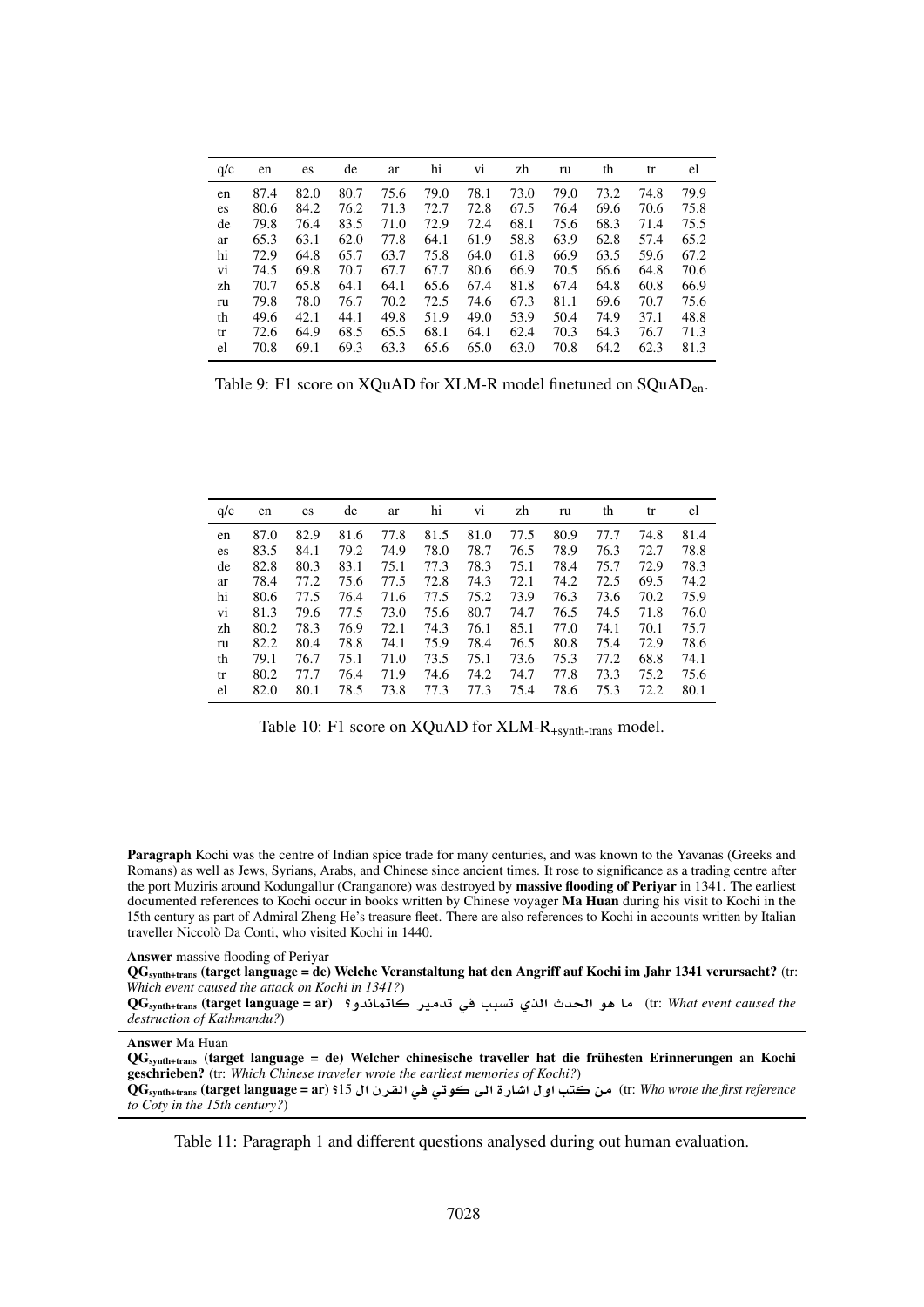<span id="page-13-0"></span>Paragraph Portuguese navigator, Pedro Álvares Cabral founded the first European settlement in India at Kochi in 1500. From 1503 to 1663, Fort Kochi (Fort Emmanuel) was ruled by Portugal. This Portuguese period was a harrowing time for the Saint Thomas Christians and the Jews, as the Inquisition was active in Portuguese India. Kochi hosted the grave of Vasco da Gama, the first European explorer to set sail for India, who was buried at St. Francis Church until his remains were returned to Portugal in 1539. The Portuguese rule was followed by that of the Dutch who renamed Fort Immanuel as Fort Stormsburg. In meantime, the Royal Family of Kochi relocated the capital of Kochi Kingdom to Thrissur, leaving nominal authority over Islands of Kochi. In 1664, Fort Kochi Municipality was established by Dutch, making it the first municipality in Indian subcontinent, which got dissolved when Dutch authority got weaker in the 18th century. The remaining part of Kochi were governed by governors of Kochi Kingdom. By 1773, the Mysore ruler Hyder Ali extended his conquest in the Malabar region to Kochi forcing it to become a tributary of Mysore. The hereditary Prime Ministership of Kochi held by the Paliath Achans ended during this period.

#### Answer Pedro Álvares Cabral

QGsynth+trans (target language = de) Wer hat die erste europäische Siedlung in Kochi gegründet? (tr: *Who founded the first European settlement in Kochi?*)

QGsynth+trans (target language = ar) **?**1500 **A ¨ dnh ¨ Ty¤C¤¯ T§ws ¤ HF ©@**  (tr: *Who founded the first European settlement in India in the year 1500?*)

#### Answer St. Francis Church

QGsynth+trans (target language = de) Wo wurde Vasco da Gama begraben? (tr: *Where was Vasco da Gama buried?*) QGsynth+trans (target language = ar) **?** da Gama **¤EA §** (tr: *Where was Vazaw da Gama buried?*)

#### Answer Hyder Ali

QGsynth+trans (target language = de) Wer war der Herrscher von Mysore im Jahr 1773? (tr: *Who was the ruler of Mysore in 1773?*)

QGsynth+trans (target language = ar) **?**1773 **A ¨ Cwsy ¨ A A**  (tr: *Who was the ruler of Mysore in 1773?*)

Table 12: Paragraph 2 and different questions analysed during out human evaluation.

<span id="page-13-1"></span>Paragraph Taiwan is an island country in East Asia. The main island, known historically as Formosa, makes up 99% of the area controlled by the ROC, measuring 35,808 square kilometres (13,826 sq mi) and lying some 180 kilometres (112 mi) across the Taiwan Strait from the southeastern coast of mainland China. The East China Sea lies to its north, the Philippine Sea to its east, the Luzon Strait directly to its south and the South China Sea to its southwest. Smaller islands include a number in the Taiwan Strait including the Penghu archipelago, the Kinmen and Matsu Islands near the Chinese coast, and some of the South China Sea Islands.

#### Answer 99%

QGsynth+trans (target language = de) Welcher Prozentsatz der Gebiete von Taiwan wird von der ROK kontrolliert? (tr: *What percentage of the areas of Taiwan is controlled by the ROK?*)

QGsynth+trans (target language = ar) **?( w§ ) Ahyl rWys ¨t ¨RC¯ Tbs ¨¡ A** (tr: *What is the percentage of lands controlled by the (Divan)?*)

Answer 35,808 square kilometres

QGsynth+trans (target language = de) Wie groß ist die RAF? (tr: *How big is the RAF?*)

QGsynth+trans (target language = ar) **?r§z ¨¡ r y**  (tr: *How many square miles is the island?*)

### Answer Luzon Strait

QGsynth+trans (target language = de) Welcher Fluss ist direkt zum Süden von Taiwan? (tr: *Which river is directly to the south of Taiwan?*)

QGsynth+trans (target language = ar) **?Ahn rqA q ¨t T§d§d ks F w¡ A** (tr: *What is the name of the nearby railway?*)

#### Answer South China Sea

QGsynth+trans (target language = de) Welches Meer ist im Südwesten von Taiwan? (tr: *Which sea is in southwest of Taiwan?*)

QGsynth+trans (target language = ar) **? w§A ¨r A Yl ¢y r\n§ ©@ Xym w¡ A** (tr: *What is the ocean seen on the western side of Taiwan?*)

#### Answer 180 kilometres

QGsynth+trans (target language = de) Wie weit ist die RAF von Taiwan aus der südlichen Küste von China? (tr: *How far is the RAF from Taiwan from the southern coast of China?*)

QGsynth+trans (target language = ar) **?yO AF w§A Cz d`b 
w**  (tr: *How long are the Taiwan Islands from the coast of China?*)

Table 13: Paragraph 3 and different questions analysed during out human evaluation.